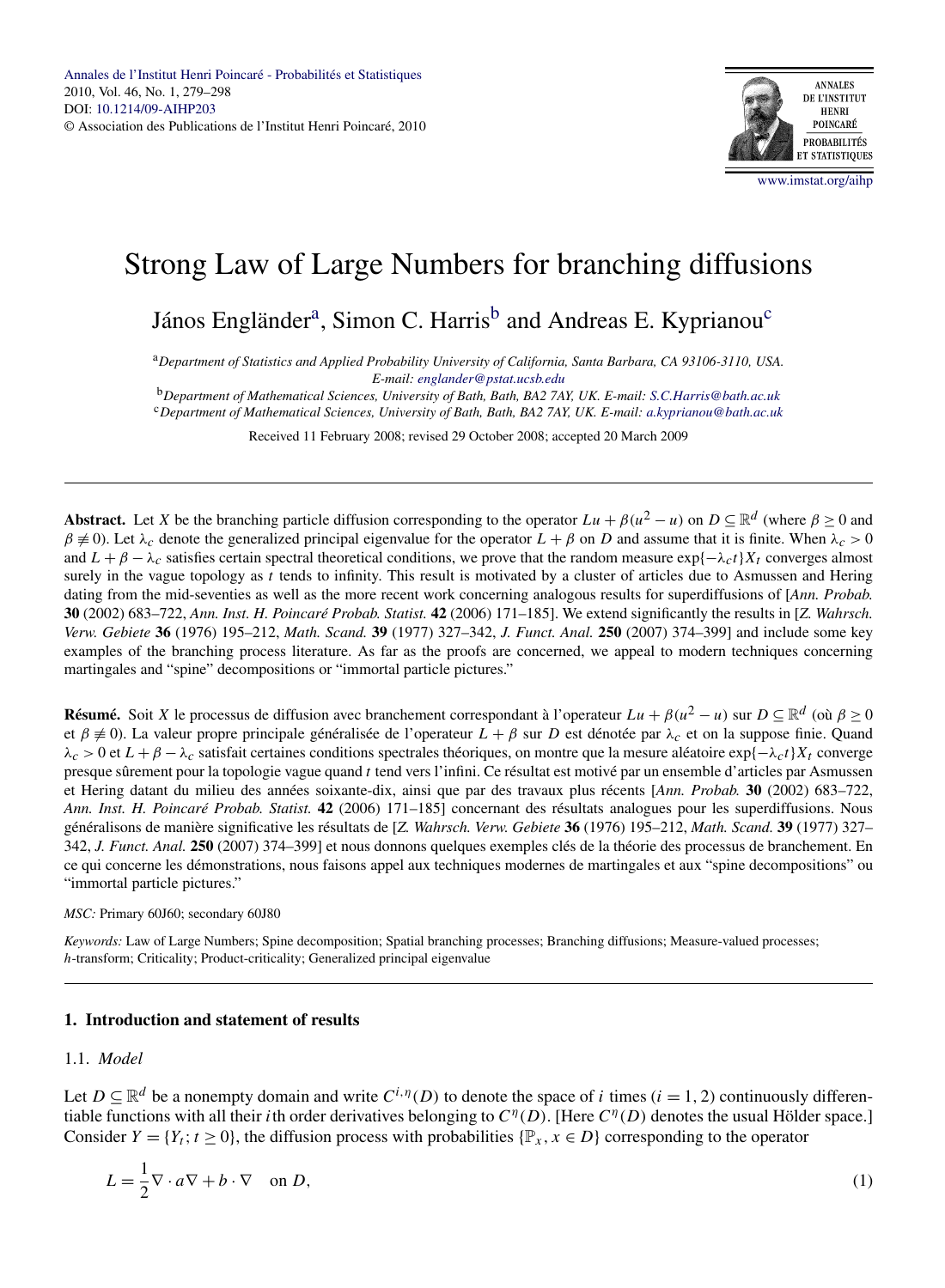where the coefficients  $a_{i,j}$  and  $b_i$  belong to  $C^{1,\eta}(D)$ ,  $i, j = 1, ..., d$ , for some  $\eta$  in  $(0, 1]$ , and the symmetric matrix  $a(x) = \{a_{i,j}(x)\}$  is positive definite for all  $x \in D$ . At this point, we do not assume that *Y* is conservative, that is, the exit time from *D* may be finite with positive probability. Intuitively, this means that *Y* may get killed at the Euclidean boundary of *D* or "run out to infinity" in finite time.

Furthermore let us first assume that  $0 \leq \beta \in C^{\eta}(D)$  is bounded from above on *D* and  $\beta \neq 0$ . The (strictly dyadic) *(L,β*; *D)*-*branching diffusion* is the Markov process with motion component *Y* and with spatially dependent rate *β*, replacing particles by precisely two offspring when branching and starting from a finite configuration of individuals. At each time  $t > 0$ , the state of the process is denoted by  $X_t \in \mathcal{M}(D)$  where

$$
\mathcal{M}(D) := \left\{ \sum_{i=1}^n \delta_{x_i} : n \in \mathbb{N} \text{ and } x_i \in D \text{ for } i = 1, \dots, n \right\}.
$$

We will also use the following notation:  $X = \{X_t : t \ge 0\}$  has probabilities  $\{P_\mu : \mu \in \mathcal{M}(D)\}$ , and  $E_\mu$  is expectation with respect to  $P_\mu$ . As usual,  $\langle f, \mu \rangle := \int_D f(x) \mu(\mathrm{d}x)$  and  $\langle f, g \rangle := \int_D f(x) g(x) \, \mathrm{d}x$ , where  $\mathrm{d}x$  is Lebesgue measure, and so  $\langle f, g \, dx \rangle = \langle fg, dx \rangle = \langle f, g \rangle$ .

When  $\beta$  is not bounded from above, one may wonder if the  $(L, \beta, D)$ -branching diffusion is still well defined, in particular, whether the global (or even local) mass may blow up in finite time. Let  $\mathcal{M}_{loc}(D)$  denote the family of locally finite measures on *D* and consider the family of locally finite discrete measures on *D*:

$$
\mathcal{M}^*_{\text{loc}}(D) := \left\{ \mu \in \mathcal{M}_{\text{loc}}(D) \colon \sum_i \delta_{x_i} \colon x_i \in D \right\}.
$$

Let

$$
\lambda_c = \lambda_c (L + \beta, D) := \inf \{ \lambda \in \mathbb{R} : \exists u > 0 \text{ satisfying } (L + \beta - \lambda)u = 0 \text{ in } D \}
$$

denote the *generalized principal eigenvalue* for  $L + \beta$  on *D*. It is known (see Chapter 4 in [\[27\]](#page-19-0)) that  $\lambda_c < \infty$  whenever *β* is upper bounded and that, for general *β*, there exists an *h* > 0 satisfying that

$$
(L + \beta - \lambda_c)h = 0,\t\t(2)
$$

whenever  $\lambda_c < \infty$ . From (2) it follows by standard approximation arguments (either by truncating the domain or by truncating *β*) that the  $(L, \beta; D)$ -branching diffusion  $\hat{X}$  is well defined and is  $\mathcal{M}^*_{loc}(D)$ -valued, and, when weighted by *h*, it is even finite measure-valued.  $(W_t^h := e^{-\lambda_c t} \sum_i h(X_t^i)$  is a supermartingale for  $X_t = \sum_i \delta_{X_t^i}$ .) Therefore, from now on, we relax the assumption that  $\sup_D \beta < \infty$  and replace it with the much milder assumption  $\lambda_c < \infty$ .

# 1.2. *Motivation*

This paper concerns the local growth of mass for branching particle diffusions. In doing so we address a gap in the literature dating back to the mid-seventies when the study of growth of typed branching processes on compact domains of the type space was popularized by Asmussen and Hering. Also we complement a recent revival in this field which has appeared amongst the superprocess community.

Before discussing main results, we shall introduce the topic in detail.

*Definition 1 (Local extinction). Fix*  $\mu \in \mathcal{M}(D)$ . *We say that X exhibits local extinction under*  $P_{\mu}$  *if for every Borel set*  $B \subset\subset D$ , *there exists a random time*  $\tau_B$  *such that* 

$$
P_{\mu}(\tau_B < \infty, \text{ and } X_t(B) = 0 \text{ for all } t \geq \tau_B) = 1.
$$

[*Here B* ⊂⊂ *D means that B is bounded and its closure is a subset of D*.]

Local extinction has been studied by [\[15\]](#page-18-0), [\[28\]](#page-19-0) (for superprocesses) and [\[14\]](#page-18-0) (for branching diffusions). To explain their results, recall that we assume that the generalized principal eigenvalue for  $L + \beta$  on *D* is finite. In fact,  $\lambda_c \le 0$  if and only if there exists a function  $h > 0$  satisfying  $(L + \beta)h = 0$  on  $D$  – see Section 4.4 in [\[27\]](#page-19-0). Following the papers [\[15,28\]](#page-18-0) where similar issues were addressed for superprocesses, in [\[14\]](#page-18-0) the following was shown.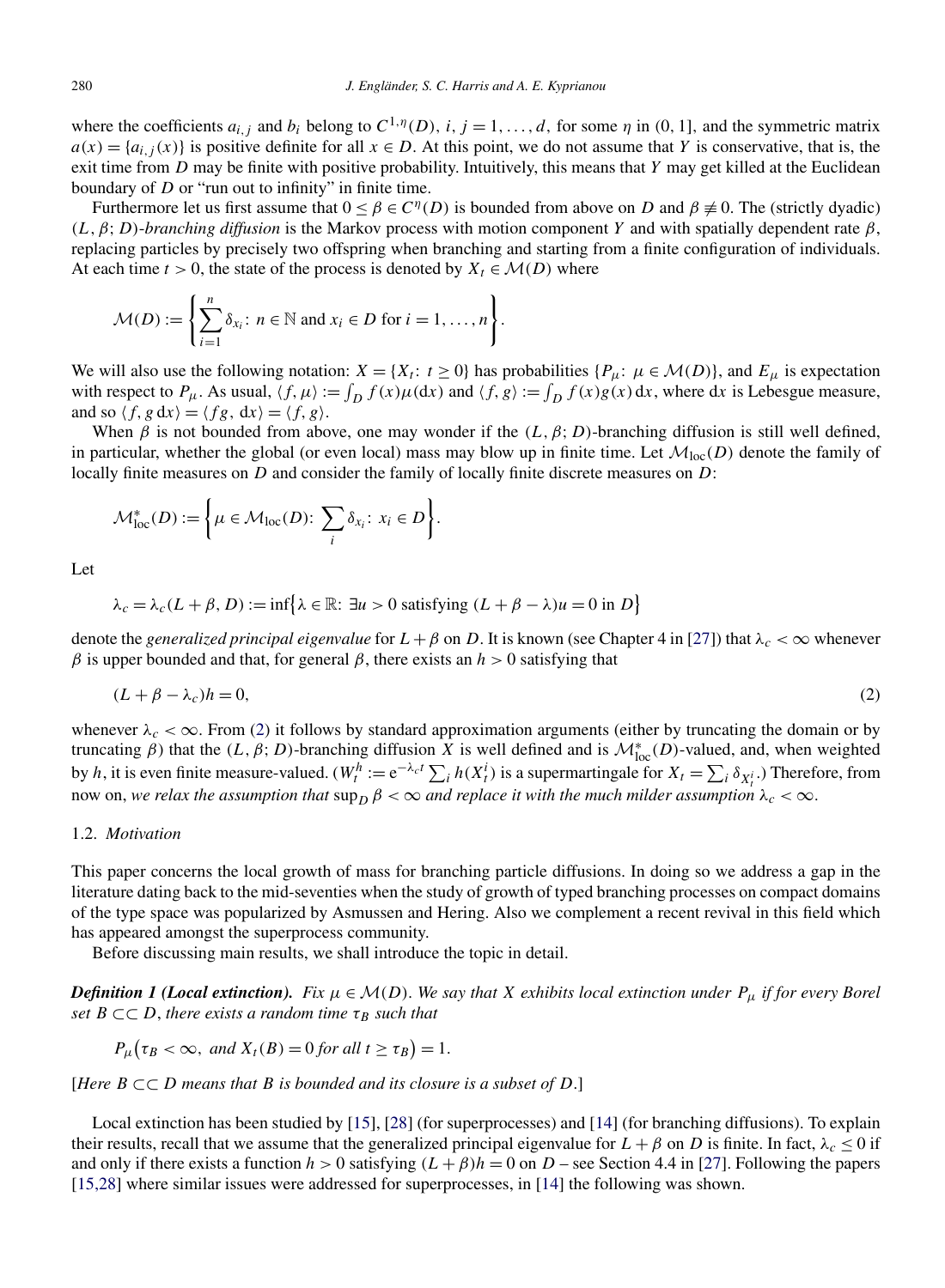#### **Theorem 2 (Local extinction versus local exponential growth).** *Let*  $0 \neq \mu \in \mathcal{M}(D)$ .

- (i) *X under*  $P_{\mu}$  *exhibits local extinction if and only if there exists a function*  $h > 0$  *satisfying*  $(L + \beta)h = 0$  *on D*, *that is, if and only if*  $\lambda_c \leq 0$ .
- (ii) *When*  $\lambda_c > 0$ , *for any*  $\lambda < \lambda_c$  *and*  $\emptyset \neq B \subset\subset D$  *open*,

$$
P_{\mu}\left(\limsup_{t \uparrow \infty} e^{-\lambda t} X_t(B) = \infty\right) > 0,
$$
  

$$
P_{\mu}\left(\limsup_{t \uparrow \infty} e^{-\lambda_c t} X_t(B) < \infty\right) = 1.
$$

*In particular, local extinction/local exponential growth does not depend on the initial measure*  $\mathbf{0} \neq \mu \in \mathcal{M}(D)$ .

(In [\[14\]](#page-18-0) it is assumed that  $\beta$  is upper bounded, whereas in [\[15\]](#page-18-0) only the finiteness of  $\lambda_c$  is assumed. The proofs of [\[14\]](#page-18-0) go through for this latter case too.) On closer inspection this last theorem says that when  $\lambda_c \le 0$  mass "escapes" out of *B*" even though the entire process may survive with positive probability. (If *Y* is conservative in *D* for example then it survives with probability one). Further, when  $\lambda_c > 0$  mass accumulates on all nonempty bounded open domains and in such a way that with positive probability this accumulation grows faster than any exponential rate  $\lambda < \lambda_c$ . On the other hand, mass will not grow faster than at the exponential rate  $\lambda_c$ . It is natural then to ask whether in fact  $\lambda_c$ gives an exact growth rate or not. That is to say, for each  $\emptyset \neq B \subset\subset D$  do the random measures  $\{\exp\{-\lambda_c t\}X_t : t \geq 0\}$ converge in the vague topology almost surely? (The latter we henceforth refer to as the SLLN, the use of the word "strong" here pertains to a.s. convergence.) Further, can one identify the limit? This is precisely the object of interest of a variety of previous studies for both branching diffusions and superprocesses which we shall now review.

We note already here that the process in expectation is given by the *linear kernel* corresponding to the operator  $L + \beta$  on *D*. Therefore, trusting in the Law of Large Numbers for branching processes, one should expect that the process itself grows like the linear kernel too. On the other hand, it is easy to see that the linear kernel does not in general scale precisely with  $\exp{\{-\lambda_c t\}}$  but rather with  $f(t) \exp{\{-\lambda_c t\}}$ , where *f* grows to infinity as  $t \to \infty$  and at the same time is subexponential. (Take, for example,  $L = \Delta/2$  and  $\beta > 0$  constant on  $\mathbb{R}^d$ , then  $f(t) = t^{d/2}$ .) In fact the growth is pure exponential if and only if  $L + \beta$  is product-critical (see the definition later in this subsection). Proving SLLN seems to be significantly harder in the general case involving the subexponential term *f* .

In the late seventies Asmussen and Hering wrote a series of papers concerning weak and strong laws of large numbers for a reasonably general class of branching processes which included branching diffusions. See [\[1\]](#page-18-0) and [\[2\]](#page-18-0). In the context of the branching diffusions we consider here one can summarize briefly their achievements by saying that, when *D* is *bounded*, for a special class of operators  $L + \beta$ , the rescaled process {exp{ $-\lambda_c t$ }*X<sub>t</sub>*:  $t \ge 0$ } converges in the vague topology, almost surely for branching diffusions. Further, for the same class of  $L + \beta$  when *D* is unbounded they proved that there exists the limit *in probability* of  $\exp{\{-\lambda_c t\}}X_t$  as  $t \uparrow \infty$  (in the vague topology). The class of  $L + \beta$  alluded to they called "positively regular." The latter is a subclass of the class  $\mathcal{P}_p^*(D)$  (the class that we shall work with) given below.

A more detailed comparison with [\[1,2\]](#page-18-0) as well as the discussion on related results on superprocesses is deferred to Section [2.](#page-4-0)

Before we give the definition of the basic classes of operators that we shall use,  $\mathcal{P}_p(D)$  and  $\mathcal{P}_p^*(D)$ , we need to recall certain concepts of the so-called *criticality theory* of second-order operators. The operator  $L + \beta - \lambda_c$  is called *critical* if the associated space of positive harmonic functions is nonempty but the operator does not possess a (minimal positive) Green's function. In this case the space of positive harmonic functions is in fact one-dimensional. Moreover, the space of positive harmonic functions of the adjoint of  $L + \beta - \lambda_c$  is also one dimensional.

*Assumption 3. Suppose we choose representatives of these two spaces to be φ and φ respectively*. *Throughout the paper and without further reference, we will always assume that*  $L + \beta - \lambda_c$  *is product-critical, i.e.*  $\langle \phi, \phi \rangle < \infty$ *, and in this case we pick*  $\phi$  *and*  $\phi$  *with the normalization*  $\langle \phi, \phi \rangle = 1$ .

We now define the classes  $P_p(D)$  and  $P_p^*(D)$ . Since we want to talk about spatial spread on a generic domain *D*, we fix, for the rest of the paper, an arbitrary family of domains  $\{D_t, t \geq 0\}$  with  $D_t \subset\subset D$ ,  $D_t \uparrow D$ . (For  $D = \mathbb{R}^d$ ,  $D_t$ can be the *t*-ball, but we can take any other family with  $D_t \subset\subset D$ ,  $D_t \uparrow D$  too.)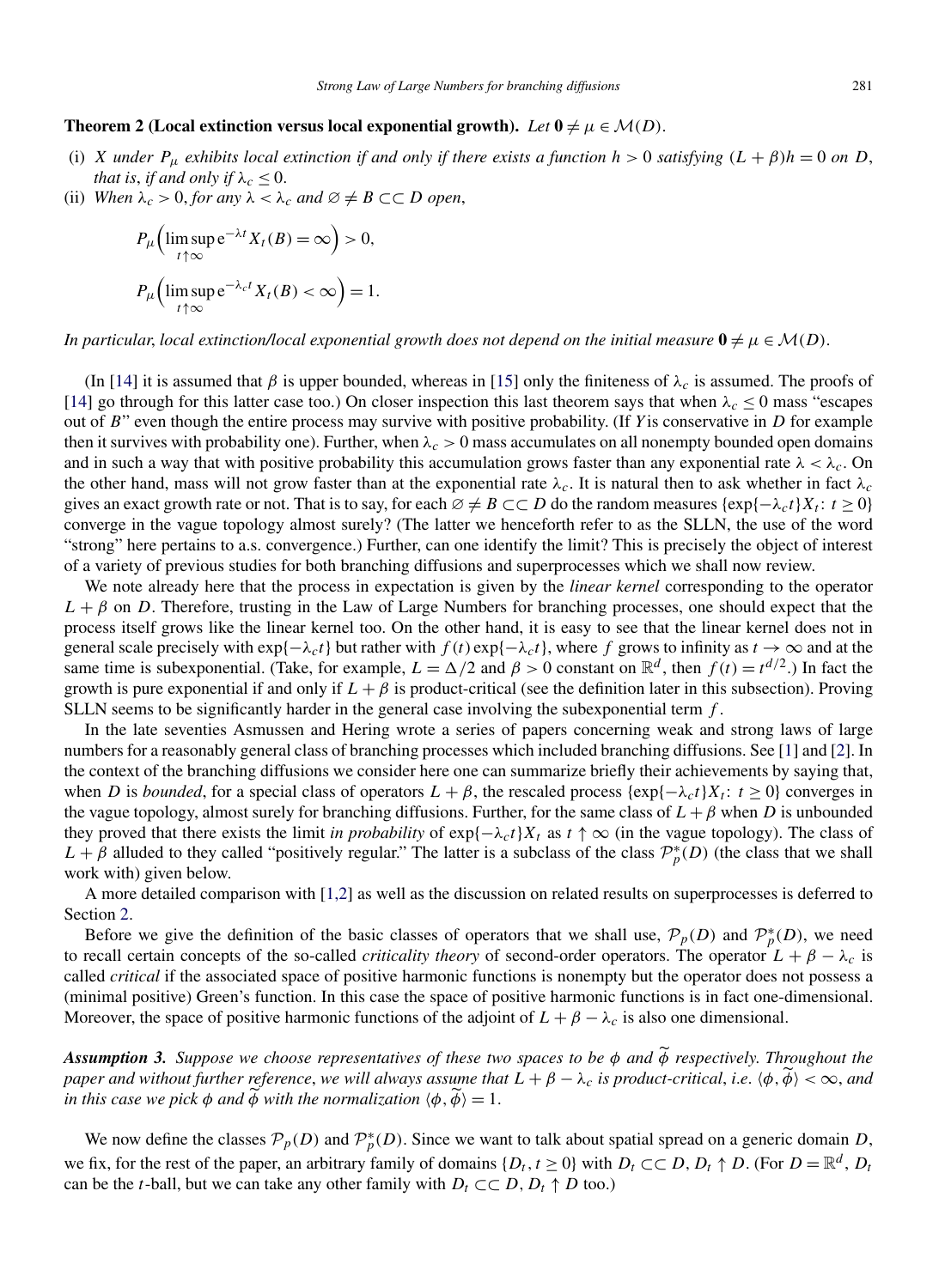<span id="page-3-0"></span>*Definition 4* ( $P_p(D)$  *and*  $P_p^*(D)$ ). For  $p \ge 1$ , we write  $L + \beta \in P_p(D)$  if

- (i)  $\lambda_c = \lambda_c (L + \beta; D) > 0.$
- (ii)  $\langle \phi^p, \widetilde{\phi} \rangle < \infty$ , *in which case we say that*  $L + \beta \lambda_c$  *is product p-critical.*

*Let*  $q(x, y, t)$  *be transition density of*  $L + \beta$  *and* 

 $Q(x, y, t) := q(x, y, t) - e^{\lambda_c t} \widetilde{\phi}(y) \phi(x).$ 

*We write*  $L + \beta \in \mathcal{P}_p^*(D)$  *when the following additional conditions hold for each given*  $x \in D$  *and*  $\emptyset \neq B \subset\subset D$ .

(iii) *There exists a function*  $a:[0,\infty) \to [0,\infty)$  *such that for all*  $\delta > 0$ ,

 $P_{\delta_x}(\exists n_0, \forall n > n_0: \text{ supp}(X_{n\delta}) \subset D_{a_{n\delta}}) = 1.$ 

- (iv) *There exists a function*  $\zeta$  :  $[0, \infty) \rightarrow [0, \infty)$  *such that, as*  $t \uparrow \infty$ ,
- (1) *ζ(t)* ↑ ∞*,*
- (2)  $\zeta$  (*a<sub>t</sub>*) =  $\mathcal{O}(t)$ ,

(2) 
$$
\zeta(a_t) = O(t)
$$
,  
\n(3)  $\alpha_t := \sup_{z \in D_t, y \in B} \frac{|Q(z, y, \zeta(t))|}{\widetilde{\phi}(y)\phi(z)} = o(e^{\lambda_c t}).$ 

*Let*  $p(x, y, t)$  *denote the transition density of the diffusion corresponding to the operator*  $(L + \beta - \lambda_c)^{\phi}$ . *Then*  $p(x, y, t) = e^{-\lambda_c t} \phi(y) \phi^{-1}(x) q(x, y, t)$ , *and thus*, (iv) *is equivalent to* 

(iv\*) *With the same ζ as in* (iv),

$$
\lim_{t \to \infty} \sup_{z \in D_t, y \in B} \left| \frac{p(z, y, \zeta(t))}{\phi \widetilde{\phi}(y)} - 1 \right| = 0.
$$

Note that *a* depends on *x* and  $\zeta$ ,  $\alpha$  depend on *x* and *B* through (2) and (3). For notational efficiency and on account of the fact that in our proofs no uniformity in *x* and *B* is required, we have chosen not to emphasize this dependency. Moreover, it is often the case that *ζ* and *α* in fact *do not depend* on *x* or *B*, as we shall see in the examples of Section [3](#page-6-0) where explicit cases of these quantities are discussed.

*Remark 5 (Ergodicity). Note that criticality is invariant under h-transforms*. *Moreover*, *an easy computation shows that*  $\phi$  *and*  $\bar{\phi}$  *transforms into* 1 *and*  $\phi\bar{\phi}$  *respectively when turning from*  $(L + \beta - \lambda_c)$  *to the h-transformed*  $(h = \phi)$ *operator*  $(L + \beta - \lambda_c)^{\phi} = L + a\phi^{-1}\nabla\phi \cdot \nabla$ . *Therefore, product criticality is invariant under h*-transforms too (this is *not the case with product p-criticality when p >* 1). *Further*, *for operators with no zeroth-order term*, *it is equivalent to positive recurrence (ergodicity) of the corresponding diffusion process. In particular,*  $(L + \beta - \lambda_c)^{\phi}$  *corresponds to an ergodic diffusion process provided*  $(L + \beta - \lambda_c)$  *is product critical (see* [\[27\]](#page-19-0), *Section* 4.9).

#### 1.3. *Main results*

With the following theorem we wish to address the issue of almost sure convergence in the vague topology of  $\{\exp\{-\lambda_c t\}X_t: t \geq 0\}$  for branching diffusions with  $L + \beta$  belonging to  $\mathcal{P}_p^*(D)$ ,  $p > 1$  thus generalizing the results of Asmussen and Hering.

Note that since  $L + \beta - \lambda_c$  is critical,  $\phi$  is the unique (up to constant multiples) *invariant positive function* for the linear semigroup corresponding to  $L + \beta - \lambda_c$  (Theorem 4.8.6. in [\[27\]](#page-19-0)). Let  $\{S_t\}_{t \geq 0}$  denote the semigroup corresponding to  $L + \beta$ . It is a standard fact (sometimes called "the one particle picture") that

$$
S_t(g)(x) = E_{\delta_x} \langle g, X_t \rangle \tag{3}
$$

for all nonnegative bounded measurable *g*'s. Even though  $\phi$  is not necessarily bounded from above,  $S_t(\phi)$  makes sense and (3) remains valid when *g* is replaced by  $\phi$ , because  $\phi$  can be approximated with a monotone increasing sequence of *g*'s and the finiteness of the limit is guaranteed precisely by the invariance property of  $\phi$ . By the invariance of  $\phi$ ,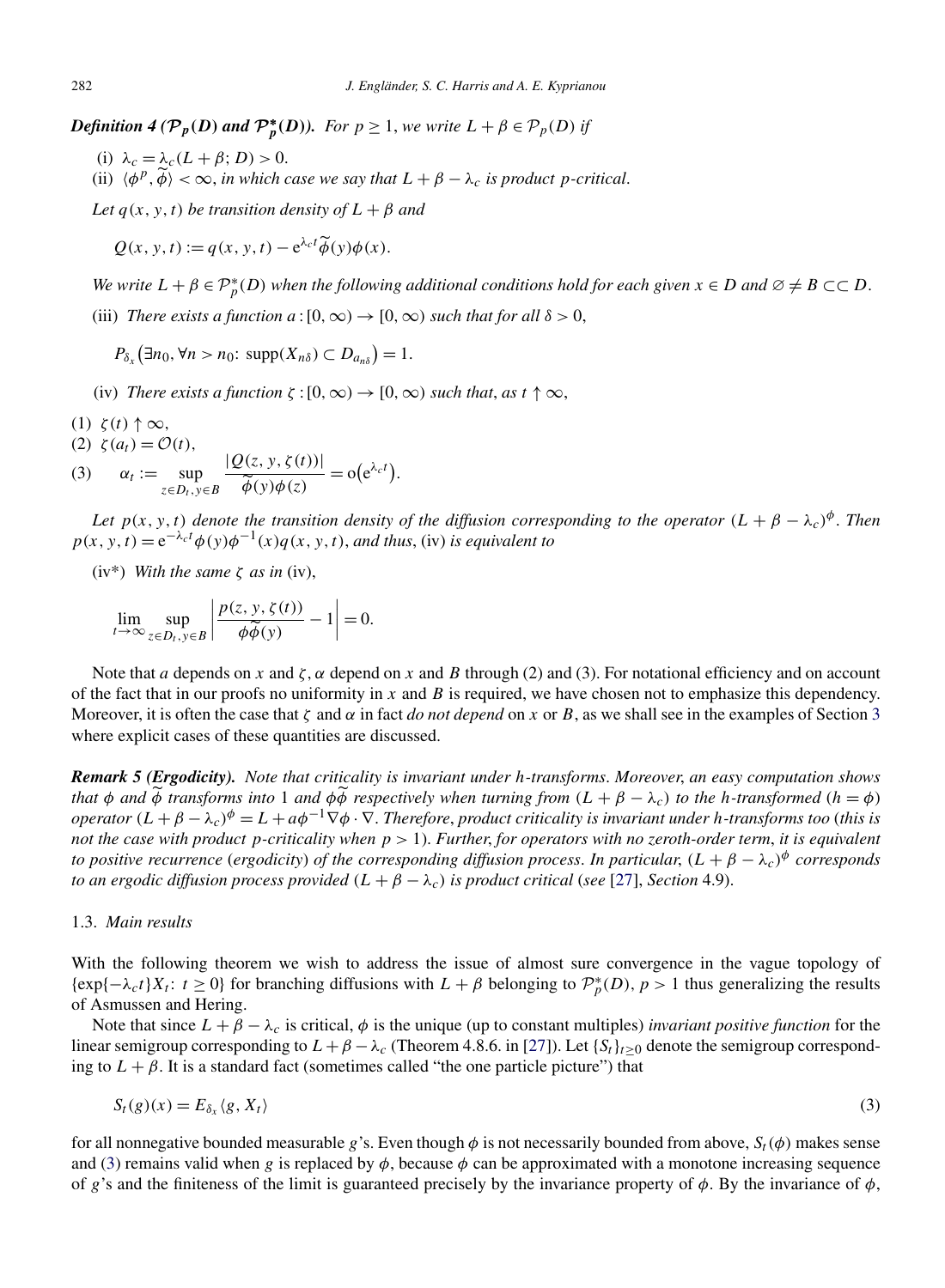<span id="page-4-0"></span> $E_{\delta_x} e^{-\lambda_c t} \langle \phi, X_t \rangle = e^{-\lambda_c t} S_t(\phi)(x) = \phi(x)$ , which, together with the branching property, is sufficient to deduce that  $W^{\phi}$  is a martingale where

$$
W_t^{\phi} := e^{-\lambda_c t} \langle \phi, X_t \rangle, \quad t \ge 0.
$$

Indeed note that

$$
E_{\delta_x}\big(e^{-\lambda_c(t+s)}\langle \phi, X_{t+s}\rangle|\mathcal{F}_t\big)=e^{-\lambda_c t}E_{X_t}\big(e^{-\lambda_c s}\langle \phi, X_s\rangle\big)=e^{-\lambda_c t}\langle \phi, X_t\rangle.
$$

Being a positive martingale,  $P_{\delta_x}$ -almost sure convergence is guaranteed, and the a.s. martingale limit  $W^{\phi}_{\infty}$  :=  $\lim_{t\to\infty} W_t^{\phi}$  appears in the following main conclusion.

Let  $C_c^+(D)$  denote the space of nonnegative, continuous and compactly supported functions on *D*.

**Theorem 6 (SLLN).** Assume that  $L + \beta \in \mathcal{P}_p^*(D)$  for some  $p \in (1, 2]$  and  $\langle \beta \phi^p, \widetilde{\phi} \rangle < \infty$ . Then,

$$
\lim_{t \uparrow \infty} e^{-\lambda_c t} \langle g, X_t \rangle = \langle g, \widetilde{\phi} \rangle W_{\infty}^{\phi}, \quad g \in C_c^+(D)
$$
\n
$$
(4)
$$

holds  $P_{\delta_x}$ -a.s. for all  $x \in D$ , and  $E_{\delta_x}(W^{\phi}_{\infty}) = \phi(x)$ . Moreover, if  $\sup_D \beta < \infty$  then the restriction  $p \in (1,2]$  can be *replaced by*  $p > 1$ .

We close this subsection with the Weak Law of Large Numbers. Here we change the class  $\mathcal{P}_p^*(D)$  to the larger class  $\mathcal{P}_p(D)$  and get  $L^1(P_{\delta_x})$ -convergence instead of a.s. convergence (hence the use of the word "weak"). It is important to point out, however, that the class  $\mathcal{P}_p^*(D)$  is already quite large – see Section [3,](#page-6-0) where we verify that key examples from the literature are in fact in  $\mathcal{P}_p^*(D)$  and thus obey the SLLN.

**Theorem 7 (WLLN).** Suppose that  $L + \beta \in \mathcal{P}_p(D)$  for some  $p \in (1, 2]$  and  $\langle \beta \phi^p, \widetilde{\phi} \rangle < \infty$ . Then for all  $x \in D$ , (4) holds in the  $L^1(P_{\delta_x})$  sense and  $E_{\delta_x}(W^{\phi}_{\infty}) = \phi(x)$ . Moreover, if  $\sup_D \beta < \infty$  then the restriction  $p \in (1,2]$  can be *replaced by*  $p > 1$ *.* 

In closing, we would like to mention an important concept that will play a central role in the proof of Theorems 6 and 7: the so called "spine" will intuitively represent a "typical" particle within the branching diffusion whose motion is governed by the operator  $(L + \beta - \lambda_c)^{\phi} = L + a\phi^{-1}\nabla\phi \cdot \nabla$ . In Section [4,](#page-10-0) we give the spine construction and probabilistic interpretation of the branching diffusion under a change of measure using martingale *Wφ*. The reader may find it helpful to familiarize themselves with this notion even before reading the proofs. Also see, for example, Section 4.1 of [\[12\]](#page-18-0) and [\[22\]](#page-19-0).

## 1.4. *Outline*

The rest of this paper is organized as follows. In Section 2 we embed our results into the literature, while in Section [3](#page-6-0) we discuss some key examples for the SLLN. The proofs are given in Section [4.](#page-10-0)

## **2. Detailed comparison with some older results**

The methods of Asmussen and Hering were based for the most part on classical techniques of truncation and applications of the Borel–Cantelli lemma. Using this method, they proved the convergence of  $e^{-\lambda_c t} \langle X_t, g \rangle$  for all  $0 \leq g \in L^1(\widetilde{\phi}(x) dx)$ . It is also worth noting that the generic strength of their method extended to many other types of branching processes; discrete time, discrete space and so on.

Interestingly, preceding all work of Asmussen and Hering is the single article [\[29\]](#page-19-0) (later improved upon by [\[4\]](#page-18-0)). Watanabe demonstrates that when a suitable Fourier analysis is available with respect to the operator  $L + \beta$ , then by spectrally expanding any  $g \in C_c^+(D)$ , one can show that  $\{(g, X_t): t \ge 0\}$  is almost surely asymptotically equivalent to its mean. From this the classic Strong Law of Large Numbers for dyadic branching Brownian motion in R*<sup>d</sup>* is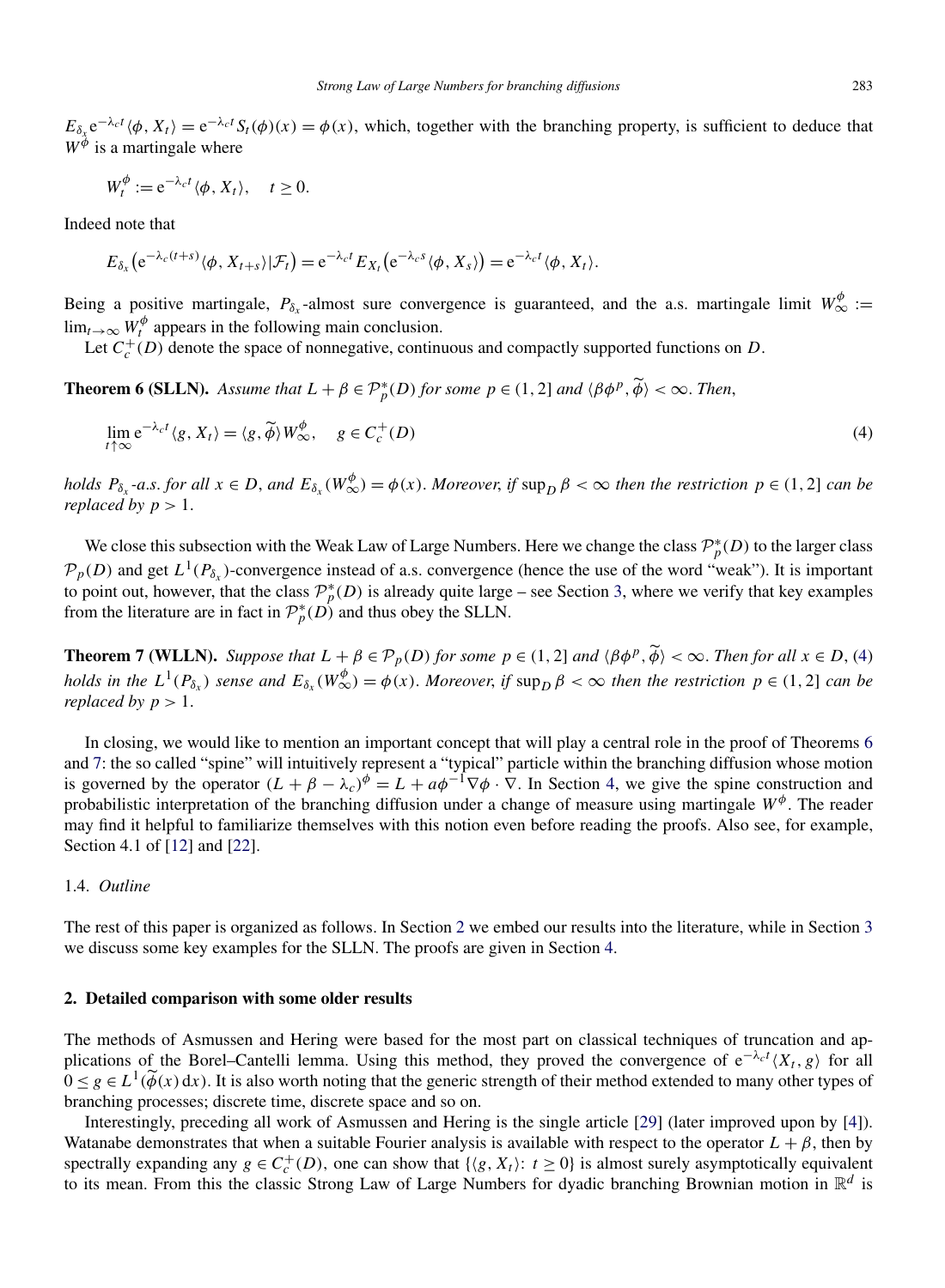<span id="page-5-0"></span>recovered. Namely that when  $L = \Delta/2$  and  $\beta > 0$  is a constant,

$$
\lim_{t \uparrow \infty} t^{d/2} e^{-\beta t} X_t(B) = (2\pi)^{d/2} |B| \times N_{\mu},
$$

where *B* is any Borel set,  $|B|$  is its Lebesgue measure and  $N_\mu$  is a strictly positive random variable depending on the initial configuration  $\mu \in \mathcal{M}(\mathbb{R}^d)$ . The operator  $1/2\Delta + \beta$  does not fall into the class  $\mathcal{P}_1(D)$ . (This is important since [\[16,17\]](#page-18-0) and also [\[8\]](#page-18-0) assumes that the operator is in  $\mathcal{P}_1(D)$ .) For an analogous result on supercritical super-Brownian motion see [\[13\]](#page-18-0).

Let us discuss now how our assumptions relate to the assumptions imposed in the article [\[1\]](#page-18-0).

In [\[1\]](#page-18-0) the domain is bounded (and even one dimensional) when the Strong Law of Large Numbers is stated for branching diffusions; on general domains, only convergence in probability was obtained. Furthermore, in [\[1\]](#page-18-0) the notion of *positively regular* operators was introduced. In our context it first means that:

- (A)  $\lambda_c > 0$  (in [\[1\]](#page-18-0) this property is called "supercriticality"),
- (B)  $\phi$  is bounded from above,
- (C)  $\langle \phi, 1 \rangle < \infty$ .

Obviously, (B–C) is stronger than the assumption  $\langle \phi, \phi \rangle < \infty$  (product-criticality).

Secondly,  $\{S_t\}_{t>0}$ , the semigroup corresponding to  $L + \beta$  (the so called "expectation semigroup") satisfies the following condition. If  $\eta$  is a nonnegative, bounded measurable function on  $\mathbb{R}^d$ , then

(D) 
$$
S_t(\eta)(x) = \langle \eta, \widetilde{\phi} \rangle \phi(x) \left[ e^{\lambda_c t} + o(e^{\lambda_c t}) \right]
$$
 as  $t \uparrow \infty$ , uniformly in  $\eta$ .

Let  $T_t$  be the semigroup defined by  $T_t(f) := S_t^{\phi}(f) = \frac{1}{\phi} S_t(\phi f)$ , for all  $0 \le f$  measurable with  $\phi f$  being bounded. Then  $T_t$  correspond to the *h*-transformed ( $h = \phi$ ) operator  $L_0^{\phi}$ . Recall that  $L_0^{\phi}$  corresponds to a positive recurrent diffusion process. Then, assuming that *φ* is bounded, it is easy to check that the following condition would suffice for (D) to hold:

$$
\lim_{t \uparrow \infty} \sup_{x \in D} \sup_{\|g\| \le 1} \langle g, \phi \widetilde{\phi} \rangle^{-1} \big| T_t(g) - \langle g, \phi \widetilde{\phi} \rangle \big| = 0,
$$
\n(5)

where  $\|\cdot\|$  denotes sup-norm. However this is not true in most cases on unbounded domains (or even on bounded domains with general unbounded coefficients) because of the requirement on the uniformity in *x*. (See our examples in Section [3](#page-6-0) – neither of the examples on  $\mathbb{R}^d$  satisfy (5).)

Turning to superprocesses, there would seem to be considerably fewer results of this kind in the literature (see the references [\[10,11,18\]](#page-18-0) for superprocesses in general). The most recent and general work in this area we are aware of are [\[9,13,16,17\]](#page-18-0).

In [\[16\]](#page-18-0) it was proved that (in the vague topology) { $\exp{-\lambda_c t}X_t$ :  $t \ge 0$ } converges in law where *X* is the so called  $(L, \beta, \alpha, \mathbb{R}^d)$ -superprocess (with  $\alpha$  being the "activity parameter") satisfying that  $L + \beta \in \mathcal{P}_1(D)$  and that  $\alpha \phi$  is bounded from above. (An additional requirement was that  $\langle \phi, \mu \rangle < \infty$  where  $\mu = X_0$  is the deterministic starting measure.) The long and technical proof relied heavily on the theory of dynamical systems applied to the Laplace transforms of  $\{e^{-\lambda_c t} \phi X_t, t \ge 0\}.$ 

In [\[17\]](#page-18-0) the convergence in law was replaced by convergence in probability. Furthermore, instead of  $\mathbb{R}^d$  a general Euclidean domain  $D \subseteq \mathbb{R}^d$  was considered. The heavy analytic method of [\[16\]](#page-18-0) was replaced by a different, simpler and more probabilistic one. The main tool was the introduction of a "weighted superprocess" obtained by a "space–time *H*-transform."

Very recently, in [\[8\]](#page-18-0), almost sure limits were proven for a class of Markov branching processes,<sup>1</sup> using mostly functional analytic methods. The main difference between the setup in [\[8\]](#page-18-0) and our setup are that

(i) [\[8\]](#page-18-0) used an  $L^2$ -approach and therefore the setting had to be restricted to symmetric operators, whereas our results are applicable for non-symmetric operators as well, as long as the other conditions are satisfied (a concrete class of such operators is given in Example [13](#page-9-0) of the next section).

 $<sup>1</sup>A$  similar result for superprocesses has been obtained in [\[9\]](#page-18-0).</sup>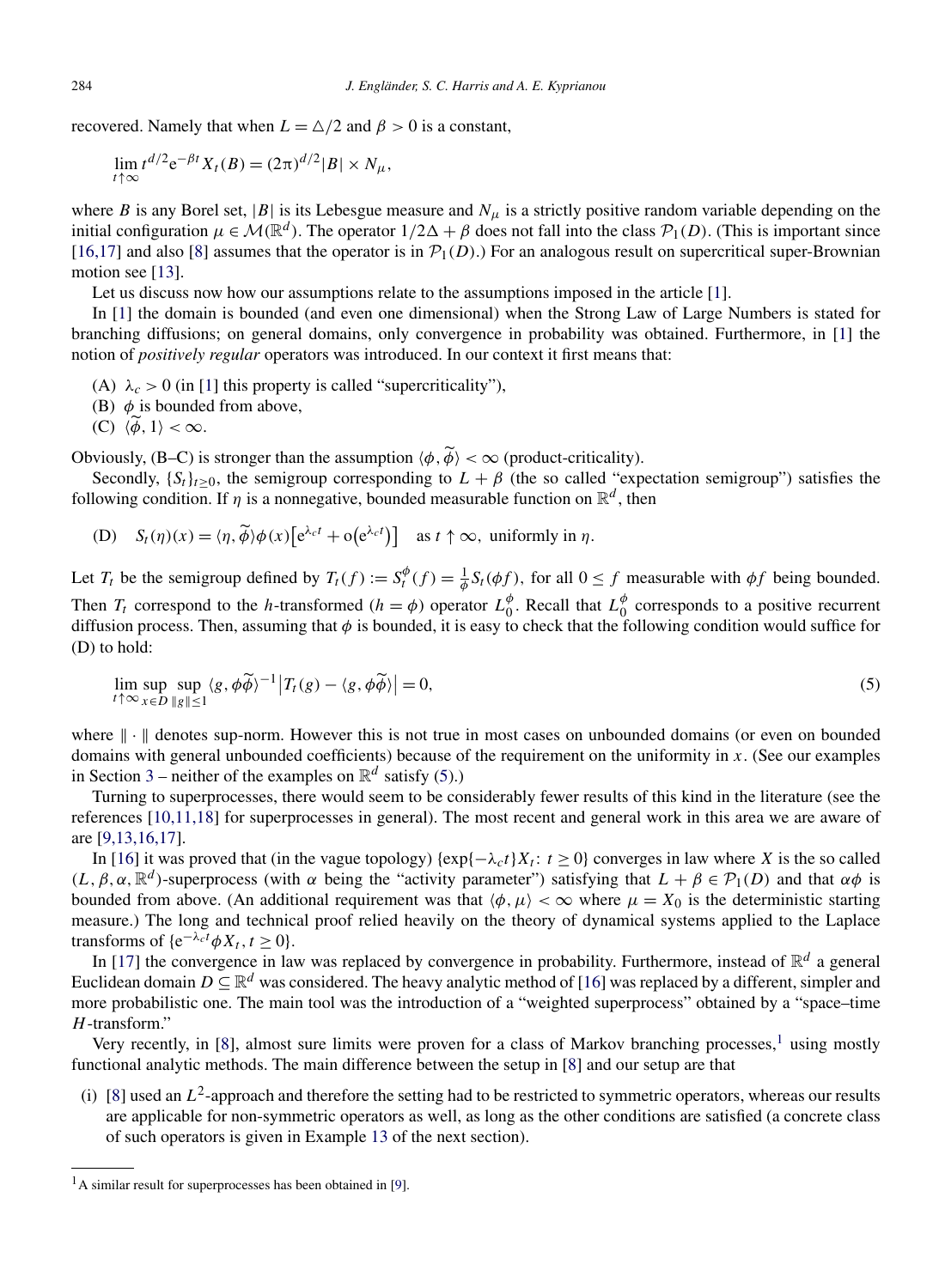- <span id="page-6-0"></span>(ii) Even within the symmetric case, our milder spectral assumptions include e.g. Examples [10](#page-7-0) and [11](#page-8-0) of the next section, which do not satisfy the assumptions in [\[8\]](#page-18-0). To be more specific, Example [10](#page-7-0) does not satisfy the assumption that the ground state  $\phi$  is upper bounded. In Example [11,](#page-8-0) since  $\beta$  is constant, the assumption that  $\beta$ belongs to the class  $K_\infty(Y)$  is not satisfied. (The class  $K_\infty(Y)$  depends on the motion process *Y*, and is defined in [\[8\]](#page-18-0) with the help of standard Kato classes; it contains rapidly decaying functions.)
- (iii) While [\[8\]](#page-18-0) uses a functional analytic (Hilbert space) approach, our method is more probabilistic and is based on a "spine-decomposition."

# **3. Examples**

In this section we give examples which satisfy all the assumptions we have, and thus, according to Theorem [6,](#page-4-0) obey the SLLN. (Those examples do not fall into the setting in [\[1,2\]](#page-18-0) and two of them are not covered by [\[8\]](#page-18-0) either.)

Before we turn to the specific examples, we give some heuristics. Although these are not actually needed for understanding the examples, we feel that the reader "gets a more complete picture" by first reading them.

*Remark 8 (Expectation calculations and local vs. global growth rates). From* [\(3\)](#page-3-0), *we have*

$$
E_x \langle \mathbb{1}_{\{\cdot \in dy\}}, X_t \rangle = e^{\lambda_c t} \frac{\phi(x)}{\phi(y)} p(t, x, dy)
$$

*and then*, *by ergodicity*,

$$
e^{-\lambda_c t} E_x \langle 1, X_t \rangle = \phi(x) \int_{\mathbb{R}^d} \frac{p(t, x, y)}{\phi(y)} dy \to \phi(x) \int_{\mathbb{R}^d} \widetilde{\phi}(y) dy, \quad \text{as } t \to \infty.
$$

*Hence*, *if*  $\langle \phi, 1 \rangle < \infty$ , *then the global population growth is the same as the local population growth* (*in expectation*), *whereas, if*  $\langle \phi, 1 \rangle = \infty$  *the global growth rate exceeds the local growth rate.* 

*Remark 9 (Heuristics for a and ζ ). One may wonder how one can find the functions a and ζ as in Definition* [4\(](#page-3-0)iii)*–* (iv). *In fact*, *it will often be straightforward to find them*.

*Fix*  $x \in D$ . *If, for example, we can pick a deterministic increasing function a such that, for all*  $\delta > 0$ ,

$$
\sum_{n=1}^{\infty} P_{\delta_x}(\mathrm{supp}(X_{n\delta}) \not\subset D_{a_{n\delta}}) < \infty,
$$

*then Borel–Cantelli says that the function a is an appropriate choice, if also*  $\zeta(a_t) = \mathcal{O}(t)$  *holds. Since the probability one particle is present in a set is trivially dominated by the expected particle number in that set*, *it will be much easier to check that*

$$
\sum_{n=1}^{\infty} E_{\delta_x} \langle \mathbb{1}_{D_{a_{n\delta}}^c}, X_{n\delta} \rangle < \infty.
$$

*If*  $D = \mathbb{R}^d$  *and*  $D_t = B_t$  *and* we can choose  $a_t$  such that, for some  $\varepsilon > 0$ ,

$$
\int_{|y|>a_t} \frac{p(x, y, t)}{\phi(y)} dy < e^{-(\lambda_c + \varepsilon)t},
$$

*then we will have satisfied*

$$
\sum_{n=1}^{\infty} E_x \langle \mathbb{1}_{D_{a_{n\delta}}^c}, X_{n\delta} \rangle < \infty.
$$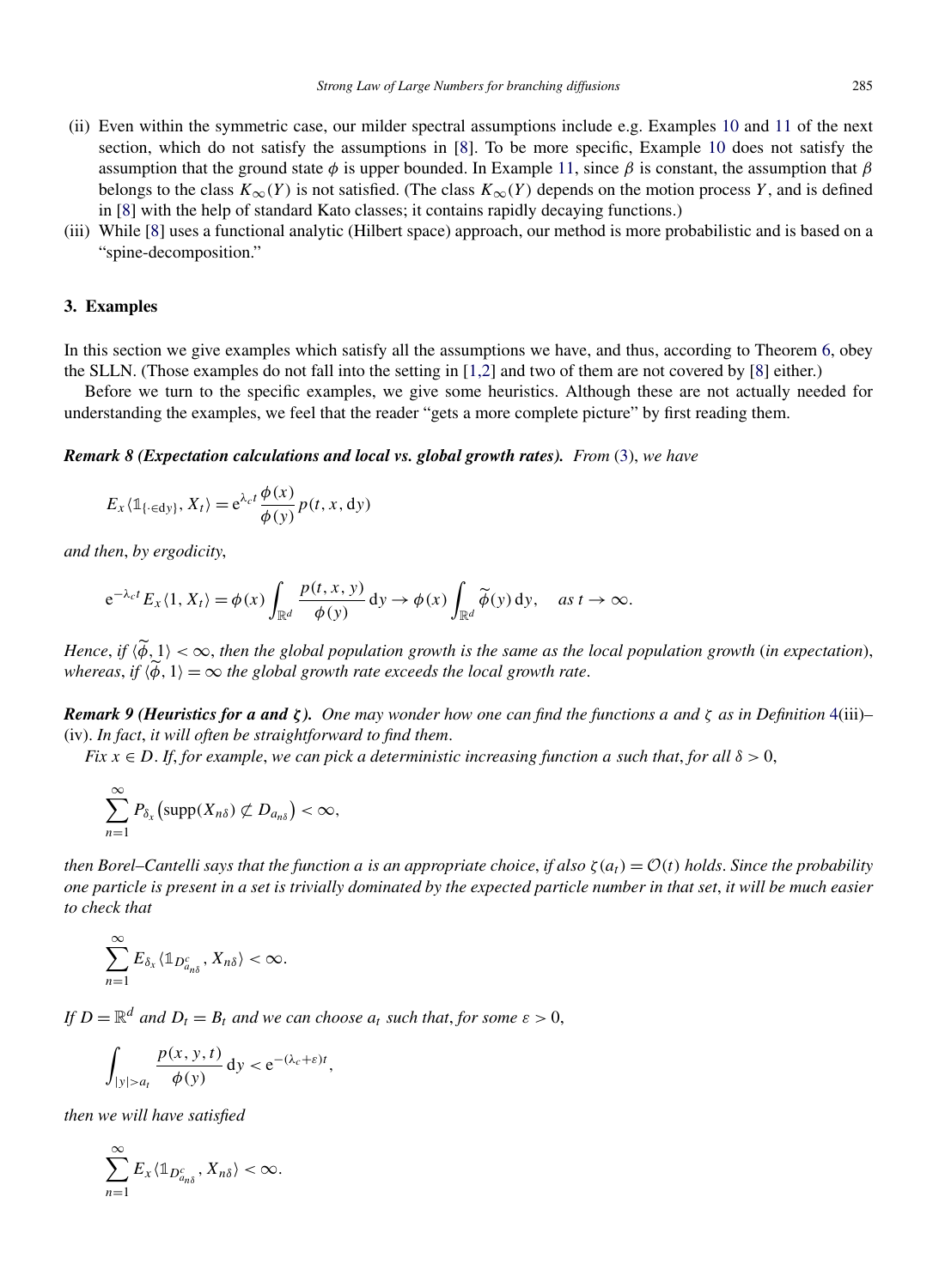<span id="page-7-0"></span>*Heuristically*, *at least for a nicely decaying φ* , *if the transition density*<sup>2</sup> *p(t,x,y) converges to its equilibrium φ(y)φ(y) sufficiently quickly even for very large y*, *we might hope to take*

$$
a_t \approx F^{-1}(e^{\lambda_c t}),
$$
 where  $F(\alpha) = \int_{|y| > \alpha} \widetilde{\phi}(y) dy.$ 

*If the spine starts at a very large position*, *since it is ergodic it will tend to move back toward the origin*, *albeit taking a potentially large time*, *and Ventcel-Freidlin large deviation theory suggests that it will "closely" follow the path of a deterministic particle with the same drift function*. *We can use this to guess for a suitable form for ζ(t)*. *At least heuristically*, *to find out how far away the spine particle may start in order that it both returns to the vicinity of the origin and then ergodizes towards its invariant measure before large time t*, *we can consider the deterministic differential equation*

$$
\dot{f}(t) = \mu(f(t)) - \sigma^2(f(t)) \frac{\nabla \phi(f(t))}{\phi(f(t))}
$$

*when*  $L = \frac{1}{2}\sigma^2(x)\Delta - \mu(x) \cdot \nabla$ , and, for example, often take  $\zeta(t)$  a little larger than  $|f^{-1}(t)|$  in one dimensional *settings*.

*Indeed, these heuristics appear to the correct form for both*  $a_t$  *and ζ(t) in the examples considered below.* 

*Example 10 (OU process with quadratic breeding rate). Let σ,μ,a,b >* 0 *and consider*

$$
L := \frac{1}{2}\sigma^2 \Delta - \mu x \cdot \nabla \quad on \ \mathbb{R}^d
$$

*corresponding to an (inward) Ornstein–Uhlenbeck process and let*  $\beta(x) := bx^2 + a$ . *Since L corresponds to a recurrent diffusion and β is a smooth function with*  $β ≥ 0$  *and*  $β ≠ 0$ , *it follows that*  $λ<sub>c</sub> > 0$  (*see Chapter* 4 *in* [\[27\]](#page-19-0)). *The equilibrium distribution for L is given by a normal density*,

$$
\pi(x) = \left(\frac{\mu}{\pi\sigma^2}\right)^{d/2} \exp\left\{-\frac{\mu}{\sigma^2}x^2\right\}.
$$

*Suppose that*  $\mu > \sigma \sqrt{2b}$ . *Defining*  $\gamma^{\pm} := \frac{1}{2\sigma^2}(\mu \pm \sqrt{\mu^2 - 2b\sigma^2})$ , *for the principal eigenvalue problem with*  $(L + b)$  $β)φ = λ<sub>c</sub>φ$  *we can take* 

$$
\lambda_c := \sigma^2 \gamma^- + a, \qquad \phi(x) := c^- \exp\left\{\gamma^- x^2\right\} \quad \text{and} \quad \widetilde{\phi}(x) = c^+ \exp\left\{-\gamma^+ x^2\right\},
$$

*where*  $c^- := (1 - (2b\sigma^2/\mu^2))^{d/8}$ ,  $c^+ := c^-(\mu/(\pi \sigma^2))^{d/2}$ . *Note that*  $L + \beta$  *is a self-adjoint operator with respect to π*, *and for the h-transform of a second-order operator A*,

$$
\widetilde{\phi}_{A^h}=h\widetilde{\phi}_A.
$$

*Calculations using the "one-particle picture"* (*Eq*. [\(3\)](#page-3-0)) *reveal that*, *in expectation*, *the support of the process grows like*  $\sqrt{\lambda_c t/\gamma^+}$  and one can pick  $a_t = \sqrt{\lambda t/\gamma^+}$  for any  $\lambda > \lambda_c$  and condition (iii) in Definition [4](#page-3-0) will hold.

*The spine is also an (inward) Ornstein–Uhlenbeck process with parameter*  $\alpha := \mu - 2\gamma^{-} \sigma^2 = \sqrt{\mu^2 - 2b\sigma^2}$  with

$$
(L + \beta - \lambda_c)^{\phi} = L + \sigma^2 \frac{\nabla \phi}{\phi} \cdot \nabla = \frac{1}{2} \sigma^2 \Delta - \alpha x \cdot \nabla \quad on \mathbb{R}^d,
$$

*and transition density*

$$
p(x, y, t) = \left(\frac{\alpha}{\pi \sigma^2 (1 - e^{-2(\alpha/\sigma^2)t})}\right)^{d/2} \exp\left[-\frac{\alpha \sum_{i=1}^d (y_i - x_i e^{-(\alpha/\sigma^2)t})^2}{\sigma^2 (1 - e^{-2(\alpha/\sigma^2)t})}\right].
$$

<sup>&</sup>lt;sup>2</sup>Later we will see that this transition density corresponds to the "spine."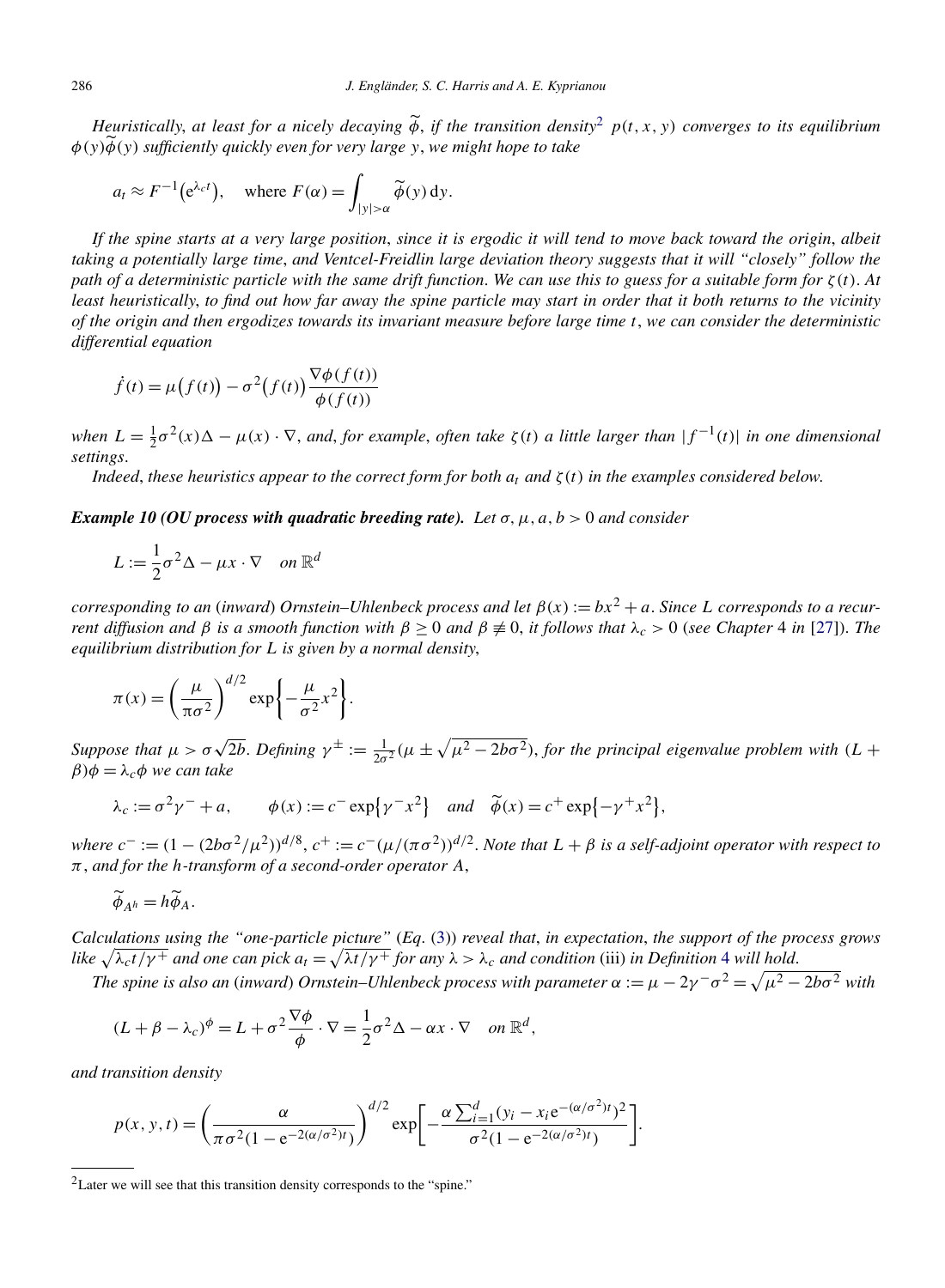<span id="page-8-0"></span>*We see that the drift of the inward OU reduces the influence of any starting position exponentially in time*. *Indeed*, *one can take*  $\zeta(t) = (1+\varepsilon)(\sigma^2/2\alpha)$  log *t for any*  $\varepsilon > 0$  *for condition* (iv\*) *in Definition* [4](#page-3-0) *to hold. Finally, we trivially note that*  $\zeta(a_t) = \mathcal{O}(t)$  (*in fact, only* log *t* growth), hence, for *p* sufficiently close to 1, all necessary conditions are satisfied *for our strong law theorem to hold*.

*Note that a strong law for a generalization of this model can be found in* [\[23\]](#page-19-0) *where the convergence is proved using a martingale expansion for continuous functions*  $g \in L^2(\pi)$  (*rather than compactly supported g*). *Almost sure asymptotic growth rates* (*and a*.*s*. *support*) *for the same model are studied in* [\[20\]](#page-18-0).

*This is certainly a non-trivial model and it highlights the strength of our general result*. *In particular*, *a quadratic breeding rate is critical in the sense that a BBM with breeding rate*  $\beta(x) = const \cdot x^p$  *explodes in a finite time a.s. if and only if*  $p > 2$ , *with explosion in the expected population size when*  $p = 2$ . *When a branching inward OU process with quadratic breeding is considered here, a strong enough drift with*  $\mu > \sigma \sqrt{2b}$  *can balance the high breeding, whereas any lower drift would lead to a dramatically different behavior*.

*Example 11 (Outward OU process with constant breeding rate). Let*  $\sigma, \mu > 0$ ;  $b > d\mu$  *and consider* 

$$
L := \frac{1}{2}\sigma^2 \Delta + \mu x \cdot \nabla \quad on \ \mathbb{R}^d
$$

*corresponding to an "outward" Ornstein–Uhlenbeck process and let β(*·*)* ≡ *b*. *As the spatial movements have no affect on the branching*, *the global population grows like* e*βt and this is achieved "naturally" with particles moving freely. This corresponds to*  $(L + \beta)\phi = b\phi$  with  $\phi \equiv 1$ . *On the other hand, the principal eigenvalue is*  $\lambda_c = b - d\mu < b$ *with*  $\phi(x) = const \cdot \exp\{-\frac{\mu}{\sigma^2}x^2\}$ , *it being associated with the* local, *as opposed to global*, *growth rate*.

*After some similar expectation calculations to the inward OU in quadratic potential*, *an upper bound on the process' spread is roughly the same as for an individual outward OU particle, that is, we can take*  $a_t = \exp\{(1 +$ *δ*)( $\mu/\sigma^2$ )*t*} *for any δ* > 0.

*Despite the transient nature of the original motion*, *the spine is an inward OU process*

$$
(L + \beta - \lambda_c)^{\phi} = L + \sigma^2 \frac{\nabla \phi}{\phi} \cdot \nabla = \frac{1}{2} \sigma^2 \Delta - \mu x \cdot \nabla \text{ on } \mathbb{R}^d,
$$

*with equilibrium*  $\phi \widetilde{\phi}(x) \propto \exp\{- (\mu/\sigma^2)x^2\}$ . *Intuitively, this is the motion that maximizes the local growth rate at*  $λ<sub>c</sub>$  (*here it is the original motion* "conditioned to keep returning to the origin"). We can therefore take  $ζ(t) = (1 +$  $\varepsilon$ )( $\sigma^2/\mu$ ) log *t* for any  $\varepsilon > 0$  and hence still find that  $\zeta(a_t) = (1 + \varepsilon)(1 + \delta)t = \mathcal{O}(t)$ . All the conditions required for *the strong law to hold are again satisfied*.

**Example 12 (BBM with**  $\beta \in C_c^+(\mathbb{R}^d)$  **and**  $\beta \neq 0$  **for**  $d = 1, 2$ **).** Consider the  $(\frac{1}{2}\Delta + \beta)$ -branching diffusion where  $\beta \in C_c^+(\mathbb{R}^d)$  and  $\beta \not\equiv 0$  for  $d=1,2$ . Since Brownian motion is recurrent in dimension  $d=1,2$ , it follows that  $\lambda_c>0$ *and in fact, the operator*  $\frac{1}{2}\Delta + \beta - \lambda_c$  *is product-critical and even product-p-critical for all*  $p > 1$  (*see Example* 22 *in* [\[16\]](#page-18-0)).

*We now show how to find a*  $\zeta$  *that satisfies* (iv<sup>\*</sup>) *in Definition* [4.](#page-3-0) *We do it for*  $d = 1$ *, the*  $d = 2$  *case is similar.* 

*Let*  $b > 0$  *be so large that*  $supp(\beta) \subset [-b, b]$  *and let*  $M := max_{\mathbb{R}} \beta$ . *Recall that*  $p(t, x, y)$  *denotes the* (*ergodic*) *kernel corresponding to*  $(\frac{1}{2}\Delta + \beta - \lambda_c)^{\phi}$ . In this example P will denote the corresponding probability. By comparison *with the constant branching rate case, it is evident that*  $a_t := \sqrt{2M} \cdot t$  *is an appropriate choice, because it is well known that a BBM with constant rate <sup>M</sup> has velocity* <sup>√</sup>2*M*. *Therefore*, *we have to find a <sup>ζ</sup> which satisfies that for any fixed ball B*,

$$
\lim_{t \to \infty} \sup_{|z| \le t} \left| \frac{p(z, B, \zeta(t))}{\int_B \phi \widetilde{\phi}(y) dy} - 1 \right| = 0
$$

*together with the condition that*  $\zeta(a_t) = \zeta(\sqrt{2M} \cdot t) = \mathcal{O}(t)$  *as*  $n \to \infty$ . *An easy computation* (*see again Example* 22 *in* [\[16\]](#page-18-0)) *shows that on*  $\mathbb{R} \setminus [-b, b]$ ,

$$
\left(\frac{1}{2}\Delta + \beta - \lambda_c\right)^{\phi} = \frac{1}{2}\Delta - \text{sgn}(x) \cdot \sqrt{2\lambda_c} \frac{d}{dx},
$$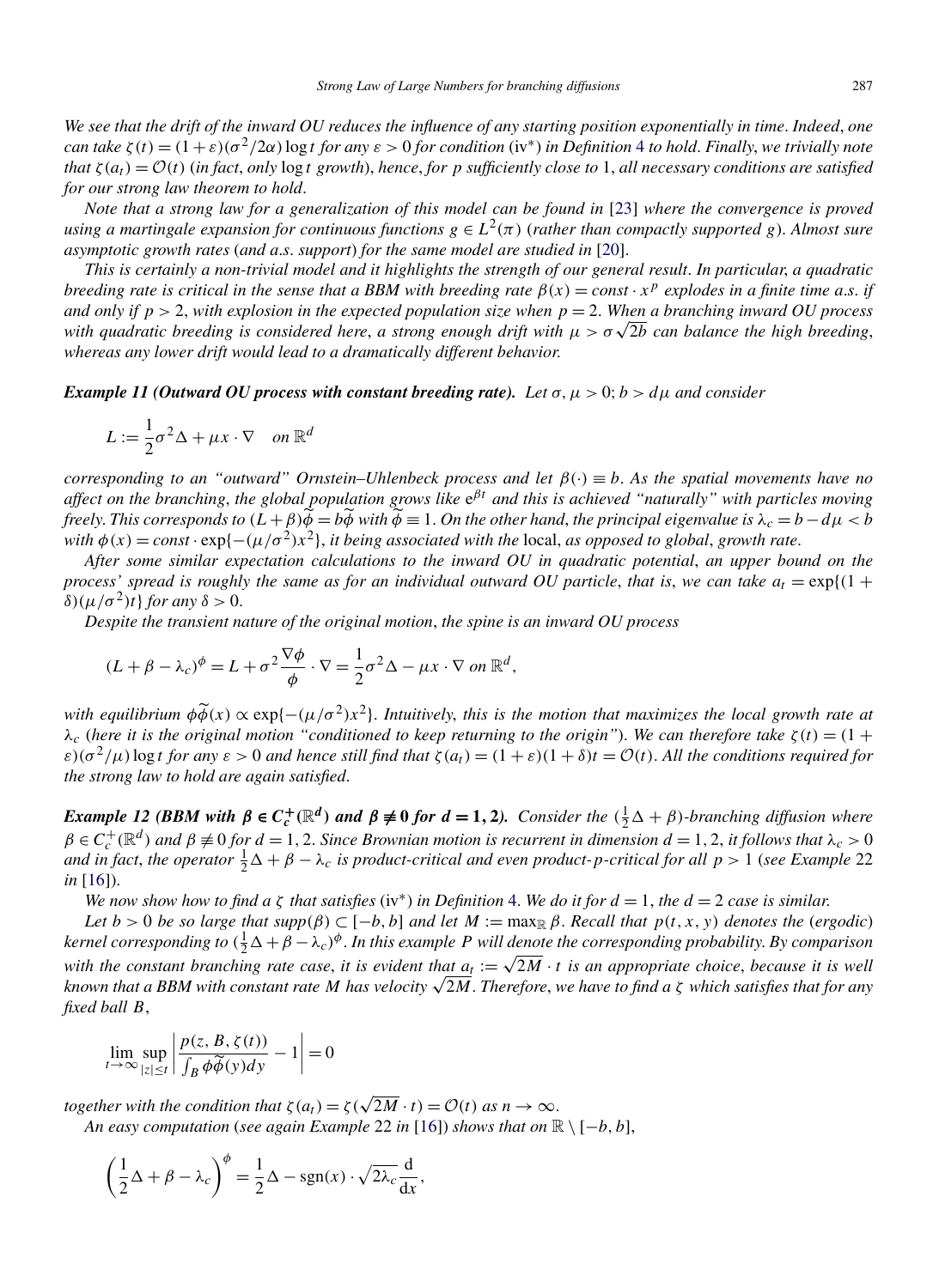<span id="page-9-0"></span>*where*  $\text{sgn}(x) := x/|x|, x \neq 0$ . *Fix an*  $\varepsilon$  *and let*  $\tau_{\pm b}$  *and*  $\tau_0$  *denote the first hitting time* (*by a single Brownian particle*) *of*  $[-b, b]$  *and of* 0, *respectively. We first show that as*  $t \to \infty$ ,

$$
\sup_{b < |x| \le t} P_x \left[ \tau_{\pm b} > \frac{t(1+\varepsilon)}{\sqrt{2\lambda_c}} \right] \to 0. \tag{6}
$$

*Obviously*, *it is enough to show that*, *for example*,

$$
\mathbf{P}_t \bigg[ \tau_0 > \frac{t(1+\varepsilon)}{\sqrt{2\lambda_c}} \bigg] \to 0,
$$

*where* **P** *corresponds to*  $\frac{1}{2}\Delta - \sqrt{2\lambda_c} \frac{d}{dx}$  *on* [0,  $\infty$ ). *Indeed, if W denotes standard Brownian motion starting at the origin with probability Q*, *then*

$$
\mathbf{P}_{t}\left[\tau_{0} > \frac{t(1+\varepsilon)}{\sqrt{2\lambda_{c}}}\right] \leq \mathbf{P}_{t}[Y_{t(1+\varepsilon)/\sqrt{2\lambda_{c}}} > 0] = \mathcal{Q}\left[t - \sqrt{2\lambda_{c}}\frac{t(1+\varepsilon)}{\sqrt{2\lambda_{c}}} + \mathcal{W}_{t(1+\varepsilon)/\sqrt{2\lambda_{c}}} > 0\right]
$$

$$
= \mathcal{Q}[\mathcal{W}_{t(1+\varepsilon)/\sqrt{2\lambda_{c}}} > \varepsilon t] \to 0
$$

(*the last term tends to zero by the SLLN for* W).

*We now claim that*  $\zeta(t) := \frac{t(1+2\varepsilon)}{\sqrt{2\lambda_c}}$  *satisfies* 

$$
\lim_{t \to \infty} \sup_{|z| \le t} \left| \frac{p(z, B, \zeta(t))}{\int_B \phi \widetilde{\phi}(y) \, dy} - 1 \right| = 0.
$$

(*The condition*  $\zeta(a_t) = \mathcal{O}(t)$  *is obviously satisfied.*) *By the ergodicity of*  $p(t, x, y)$ *, it is sufficient to show that*  $\zeta$ *satisfies*

$$
\lim_{t \to \infty} \sup_{b < |z| \le t} \left| \frac{p(z, B, \zeta(t))}{\int_B \phi \widetilde{\phi}(y) \, dy} - 1 \right| = 0.
$$

*Let*, *for example*,  $b < x \le t$ . *By the strong Markov property at*  $\tau_b$  (*the hitting time of b*) *and by* (6),

$$
\frac{p(x, B, \zeta(t))}{\int_B \phi \widetilde{\phi}(y) dy} = \frac{p(b, B, \zeta(t) - t(1+\varepsilon)/\sqrt{2\lambda_c})}{\int_B \phi \widetilde{\phi}(y) dy} P_x \left[ \tau_b \le \frac{t(1+\varepsilon)}{\sqrt{2\lambda_c}} \right] + o(1),
$$

*uniformly in*  $b < x \leq t$ . *Finally*,

$$
\lim_{t \to \infty} \frac{p(b, B, \zeta(t) - t(1 + \varepsilon)/\sqrt{2\lambda_c})}{\int_B \phi \widetilde{\phi}(y) \, dy} = 1
$$

*because p(t,x,y) is an ergodic kernel and*

$$
\lim_{t \to \infty} \left[ \zeta(t) - \frac{t(1+\varepsilon)}{\sqrt{2\lambda_c}} \right] = \lim_{t \to \infty} \frac{t\varepsilon}{\sqrt{2\lambda_c}} = \infty,
$$

*completing the proof of our claim about ζ* .

*Example 13 (Non-symmetric operator). For the sake of concreteness*, *we give here a simple example for a nonsymmetric operator that satisfies our assumptions*, *by slightly modifying the setting of Example* [12.](#page-8-0) (*For more on symmetric operators*, *see Section* 4.10 *in* [\[27\]](#page-19-0).)

*In Example* [12](#page-8-0) *set*  $d=2$ . *Now add a drift*  $b(x, y)$  *as follows. Let*  $b=(b_1, b_2)^T$ , *where*  $b_1(x, y) := m(x)n(y)$  *and*  $b_2(x, y) := p(x)q(y)$ . If *m,n,p,q* are smooth compactly supported functions, then so is *b, and the same argument*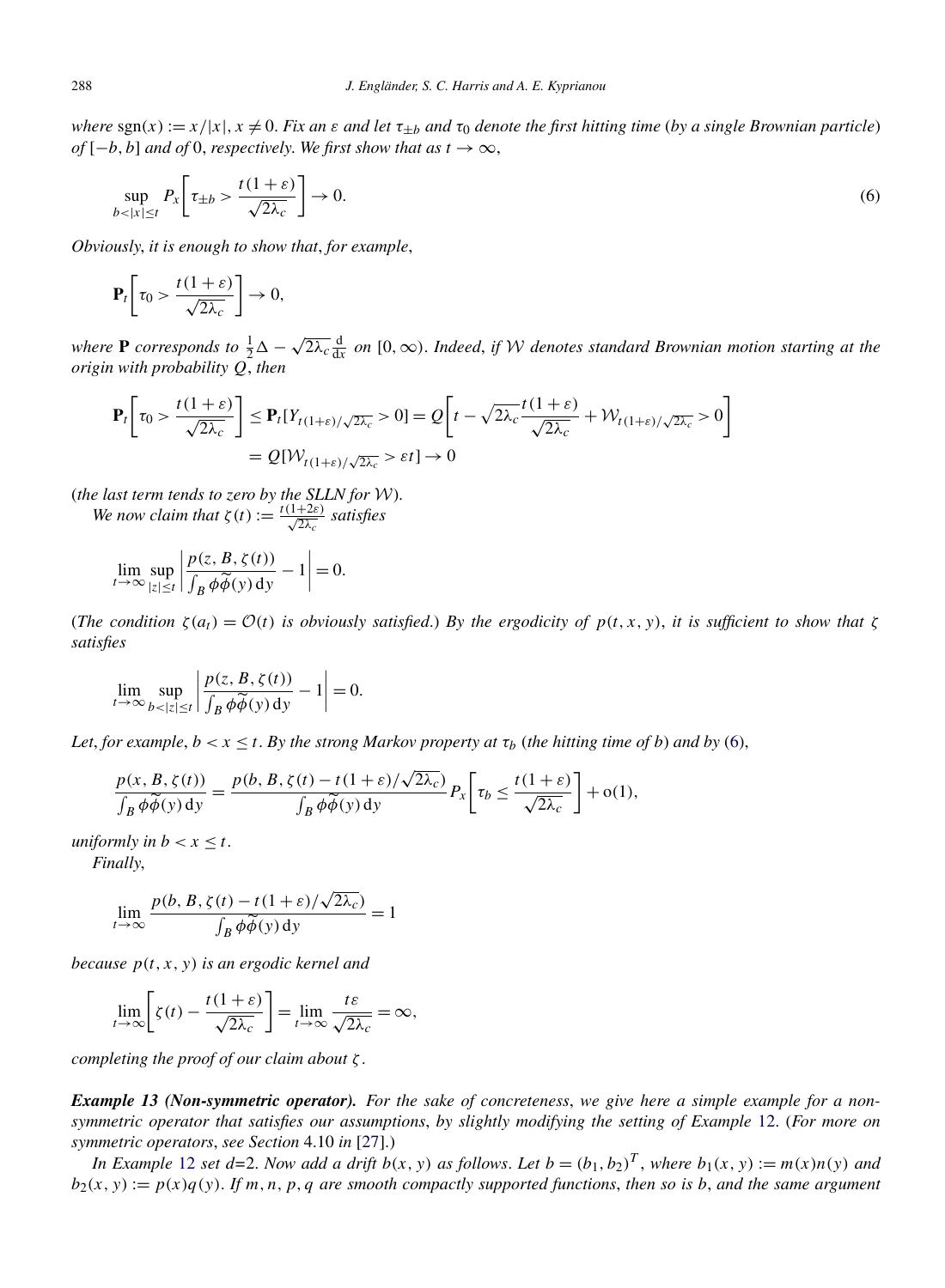<span id="page-10-0"></span>*as in the previous example shows that the conditions are satisfied, but if*  $m(x)n'(y)$  *is not equal to*  $p'(x)q(y)$  *for all*  $(x, y)$ , *that is, if*  $m/p'(x)$  *is not equal to*  $q/n'(y)$ , *then the operator is not symmetric, because then b is not a gradient vector*.

*Hence*, whenever  $q/n'$  is not a constant or  $m/p'$  is not a constant, this setting constitutes a non-symmetric example *for the SLLN*.

*<i>Example 14 (Bounded domain). First note that when D is bounded, an important subset of*  $\mathcal{P}_p(D)$ ,  $p > 1$  *is formed by the operators L* + *β which are uniformly elliptic on D with bounded coefficients which are smooth up to the* boundary of D and with  $\lambda_c > 0$ . That is, in this case  $L + \beta - \lambda_c$  is critical (see [\[27\]](#page-19-0), Section 4.7), and since  $\phi$  and *φ are Dirichlet eigenfunctions* (*are zero at the boundary of D*), *it is even product-p-critical for all p >* 1. *Theorem* [7](#page-4-0) *thus applies*.

*Although in this case Y is not conservative in D*, *in fact even Theorem* [6](#page-4-0) *will be applicable whenever* (iv∗) *can be strengthened to the following uniform convergence on D*:

$$
\lim_{t \to \infty} \sup_{z \in D, y \in B} \left| \frac{p(z, y, \zeta(t))}{\phi \widetilde{\phi}(y)} - 1 \right| = 0. \tag{7}
$$

(*Note that* [\[1\]](#page-18-0) *has a similar global uniformity assumption – see the paragraph after* [\(5\)](#page-5-0).) *Indeed*, *then the proof of Theorem* [6](#page-4-0) (*which can be found later*, *in Section* 4) *can be simplified*, *because the function a is not actually needed*: *D<sub>an</sub> can be replaced by D for all*  $n \geq 1$ *.* 

*As far as* (7) *is concerned*, *it is often relatively easy to check*. *For example*, *assume that d* = 1 (*the method can be extended for radially symmetric settings too) and so let*  $D = (r, s)$ *. Then the drift term of the spine is*  $b + a(\log \phi)'$ *. Now*, *if this is negative and bounded away from zero at s* − *ε<x<s and positive and bounded away from zero at*  $r < x < r + \varepsilon$  with some  $\varepsilon \in (0, s - r)$ , then (7) can be verified by a method similar to the one in the previous example. *The above condition on the drift is not hard to check in a concrete example* (*note that since φ satisfies the Dirichlet boundary condition,*  $\log \phi$  *tends to*  $-\infty$  *at the boundary*).

*If we relax the regularity assumptions on L* + *β then*, *for example*, *φ is not necessarily upper bounded*, *and so we are leaving the family of operators handled in* [\[2\]](#page-18-0) (*see the four paragraphs preceding* [\(5\)](#page-5-0)); *nevertheless our method still works as long as*  $L + \beta \in \mathcal{P}_p^*(D)$ ,  $p > 1$  (for the SLLN) or  $\overline{L} + \beta \in \mathcal{P}_p(D)$ ,  $p > 1$  (for the WLLN).

#### **4. Proofs**

# 4.1. *A spine approach*

To establish the  $L^p(P_{\delta_r})$  convergence of  $W^{\phi}$  for  $p > 1$  we appeal to a, by now, standard technique that have been introduced to the literature by [\[26\]](#page-19-0) and by the references given there (in particular [\[25\]](#page-19-0)) and involves a change of measure inducing a "spine" decomposition. Similar applications can be found in [\[3,5,14,21\]](#page-18-0) to name but a few. See, for example, [\[18,19\]](#page-18-0) as well as the discussion in [\[14\]](#page-18-0) for yet further references.

It is important to point out that we will need the spine decomposition not only to establish the L<sup>p</sup>-convergence mentioned above but also in the key lemma (Lemma [18\)](#page-12-0) in the proof of Theorem [6.](#page-4-0) In both cases, we found the spine method to be indispensable and we were not able to replace it by other  $L^p$  methods.

Before we can state our spine decomposition, we need to recall some facts concerning changes of measures for diffusions and Poisson processes.

#### *Girsanov change of measure*

Suppose that *Y* is adapted to some filtration  $\{\mathcal{G}_t : t \geq 0\}$ . Under the change of measure

$$
\left. \frac{\mathrm{d} \mathbb{P}_{x}^{\phi}}{\mathrm{d} \mathbb{P}_{x}} \right|_{\mathcal{G}_{t}} = \frac{\phi(Y_{t})}{\phi(x)} e^{-\int_{0}^{t} (\lambda_{c} - \beta(Y_{s})) \, \mathrm{d} s} \tag{8}
$$

the process  $(Y, \mathbb{P}_{X}^{\phi})$  corresponds to the *h*-transformed  $(h = \phi)$  generator  $(L + \beta - \lambda_{c})^{\phi} = L + a\phi^{-1} \nabla \phi \cdot \nabla$ . Note now in particular that since  $L + \beta \in \mathcal{P}_1(D)$ , it follows that  $(Y, \mathbb{P}_x^{\phi})$  is an ergodic diffusion with transition density  $p(x, y, t)$ and an invariant density *φφ* .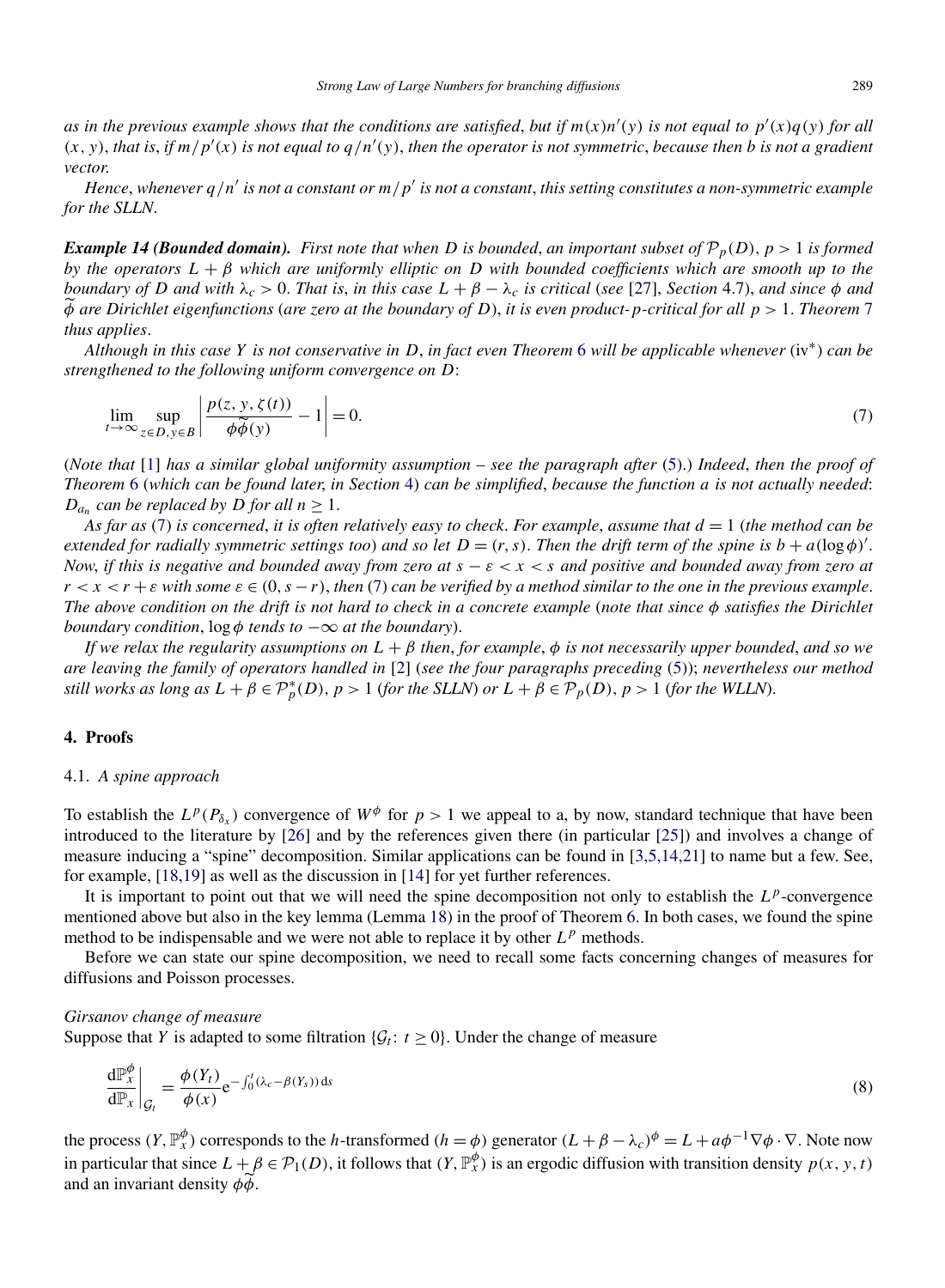#### <span id="page-11-0"></span>*Change of measure for Poisson processes*

Suppose that given a non-negative continuous function  $g(t), t \ge 0$ , the Poisson process  $(n, \mathbb{L}^g)$  where  $n = \{ {\sigma_i : i =$ 1,...,  $n_t$ :  $t \ge 0$ } has instantaneous rate  $g(t)$ . Further, assume that *n* is adapted to { $G_t$ :  $t \ge 0$ }. Then under the change of measure

$$
\left. \frac{\mathrm{d} \mathbb{L}^{2g}}{\mathrm{d} \mathbb{L}^{g}} \right|_{\mathcal{G}_{t}} = 2^{n_{t}} \exp \left\{-\int_{0}^{t} g(s) \, \mathrm{d} s\right\}
$$

the process  $(n, \mathbb{L}^{2g})$  is also a Poisson process with rate 2*g*. See Chapter 3 in [\[24\]](#page-19-0).

**Theorem 15 (The spine construction).** Let  $\{\mathcal{F}_t: t \geq 0\}$  be the natural filtration generated by X. Define the change *of measure*

$$
\left. \frac{\mathrm{d}\widetilde{P}_{\delta_x}}{\mathrm{d}P_{\delta_x}} \right|_{\mathcal{F}_t} = \mathrm{e}^{-\lambda_c t} \frac{\langle \phi, X_t \rangle}{\phi(x)} = \frac{W_t^{\phi}}{\phi(x)}.
$$

*Then, under*  $P_{\delta_x}$ *, X can be constructed as follows:* 

- *a single particle*,  $Y = \{Y_t\}_{t \geq 0}$ , *referred to as the spine*, *initially starts at x and moves as a diffusion corresponding to the h-transformed operator*  $L + a\phi^{-1}\nabla\phi \cdot \nabla$ ;
- *the spine undergoes fission into two particles at an accelerated rate*  $2\beta(Y_t)$  *at time t, one of which is selected uniformly at random to continue the spine motion Y* ;
- *the remaining child gives rise to an independent copy of a P -branching diffusion started at its space–time point of creation*.

A similar construction for BBM was established in Chauvin and Rouault [\[7\]](#page-18-0). See Theorem 5 in [\[14\]](#page-18-0) on how to prove it.<sup>3</sup>

*Remark 16 (The spine decomposition). Theorem 15 says that* $(X, P_{\delta_X})$  **has the same law as a process constructed** *in the following way*. *A (Y,*P*<sup>φ</sup> <sup>x</sup> )-diffusion is initiated along which (L,β*; *D)-branching processes immigrate at space– time points*  $\{(Y_{\sigma_i}, \sigma_i): i \geq 1\}$  *where, given*  $Y, n = \{ \{\sigma_i: i = 1, ..., n_t\}: t \geq 0 \}$  *is a Poisson process with law*  $\mathbb{L}^{2\hat{\beta}(Y)}$ . It *will often be very useful to think of*  $(X, P_{\delta_X})$  as being constructed in this richer way and it will be convenient to define *the natural filtration of the spine and the birth process along the spine as*  $\mathcal{G}_t := \sigma(Y_s, n_s : s \le t)$ . Note that using the "*spine construction*" of  $(X, \widetilde{P})$ , we can write

$$
W_t^{\phi} = e^{-\lambda_c t} \phi(Y_t) + \sum_{i=1}^{n_t} e^{-\lambda_c \sigma_i} W_i,
$$

 $w$ here, conditional on the spine filtration  $\mathcal{G}_t$ ,  $W_i$  is an independent copy of the martingale  $W_t^\phi$  started from position  $Y_{\sigma_i}$ *and run for time*  $t - \sigma_i$  *where*  $\sigma_i$  *is the ith fission time along the spine for*  $i = 1, ..., n_t$ *. Remembering that particles off the spine behave the same as if under the original measure P and that the martingale property gives*  $E_{\delta_x}(W_t^{\phi}) = \phi(x)$ *, we then have the so called "spine decomposition"*:

$$
\widetilde{E}\left(W_t^{\phi}|\mathcal{G}_t\right) = e^{-\lambda_c t} \phi(Y_t) + \sum_{i=1}^{n_t} e^{-\lambda_c \sigma_i} \phi(Y_{\sigma_i}).
$$
\n(9)

<sup>&</sup>lt;sup>3</sup>Although the construction in [\[14\]](#page-18-0) was for a branching process with killing on the boundary of a compact domain, the analysis applies almost verbatim with obvious changes to take account of the fact that there are no boundary conditions; this straightforward exercise is left to the reader.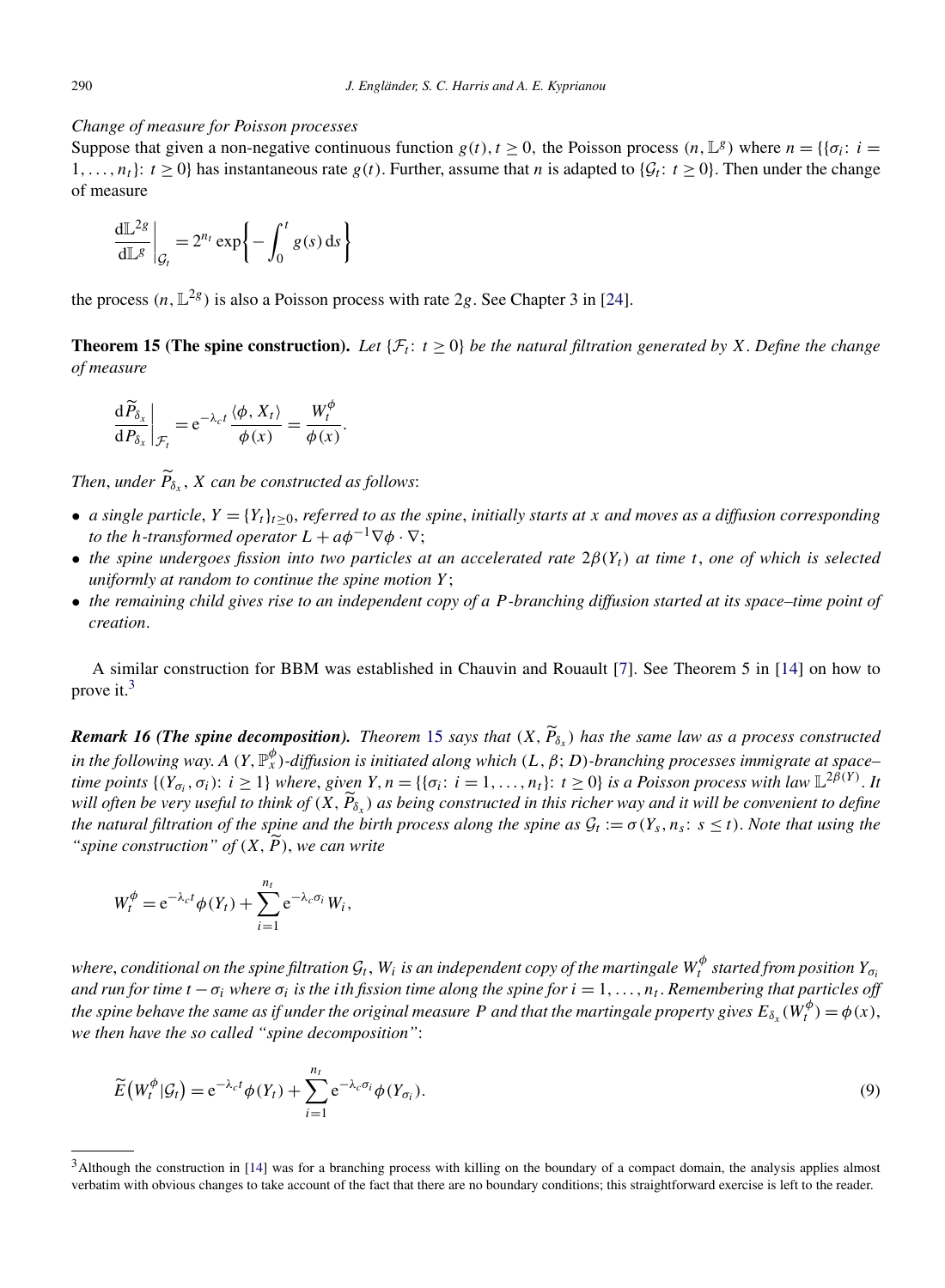# <span id="page-12-0"></span>*The Lp-convergence of the martingale*

The a.s. convergence of  $W^{\phi}$  can be complemented with the following result.

**Lemma 17.** Assume that  $L + \beta$  belongs to  $\mathcal{P}_p(D)$  and that  $\langle \beta \phi^p, \widetilde{\phi} \rangle < \infty$  for some  $p \in (1, 2]$ . Then, for  $x \in D$ ,  $W^{\phi}$ *is an*  $L^p(P_{\delta_r})$ *-convergent martingale. Moreover, if*  $\sup_D \beta < \infty$ *, then the same conclusion holds if we only assume that*  $p > 1$ .

**Proof.** Pick *p* so that  $q = p - 1 \in (0, 1]$ ,  $\langle \phi^p, \tilde{\phi} \rangle < \infty$  and  $\langle \beta \phi^p, \tilde{\phi} \rangle < \infty$ . (If  $K := \sup_D \beta < \infty$  and we only assume that  $p > 1$ , then  $\langle \phi^p, \tilde{\phi} \rangle = \langle \phi^q, \phi \tilde{\phi} \rangle < \infty$  implies  $\langle \phi^r, \tilde{\phi} \rangle = \langle \phi^{r-1}, \phi \tilde{\phi} \rangle < \infty$  and  $\langle \beta \phi^r, \tilde{\phi} \rangle \le K \langle \phi^{r-1}, \phi \tilde{\phi} \rangle < \infty$  for all  $r \in (0, p)$ , and so we can assume that in fact  $p \in (1, 2]$ .)

We adopt an approach similar to the one in [\[22\]](#page-19-0). Using the conditional form of Jensen's inequality, the spine decomposition [\(9\)](#page-11-0) and that  $(u + v)^q \leq u^q + v^q$  for  $u, v > 0$  when  $q \in (0, 1]$ , we find

$$
\phi(x)^{-1} E_{\delta_x} [(W_t^{\phi})^p] = \widetilde{E}_{\delta_x} [(W_t^{\phi})^q] = \widetilde{E}_{\delta_x} \{ \widetilde{E} [(W_t^{\phi})^q | \mathcal{G}_t] \}
$$
  
\n
$$
\leq \widetilde{E}_{\delta_x} \{ [\widetilde{E} (W_t^{\phi} | \mathcal{G}_t)]^q \}
$$
  
\n
$$
\leq \mathbb{E}_x^{\phi} \mathbb{L}^{2\beta(Y)} \left( e^{-\lambda_c q t} \phi(Y_t)^q + \sum_{i=1}^{n_t} e^{-\lambda_c q \sigma_i} \phi(Y_{\sigma_i})^q \right)
$$
  
\n
$$
= e^{-\lambda_c q t} \mathbb{E}_x^{\phi} [\phi(Y_t)^q] + \mathbb{E}_x^{\phi} \left[ \int_0^t e^{-\lambda_c q s} 2\beta(Y_s) \phi(Y_s)^q ds \right].
$$

Call the two expressions on the right-hand side the *spine term*,  $A(x, t)$ , and the *sum term*,  $B(x, t)$ , respectively. Since *Y* has generator  $L + a\phi^{-1}(\nabla \phi) \cdot \nabla$  and  $\langle \phi, \tilde{\phi} \rangle = 1$ , *Y* is ergodic and  $\mathbb{E}_x^{\phi}(f(Y_t)) \to \langle f\phi, \tilde{\phi} \rangle$  for every measurable *f* satisfying  $\langle f\phi, \phi \rangle < \infty$ . Then

$$
\lim_{t \uparrow \infty} e^{\lambda_c q t} A(t, x) = \lim_{t \uparrow \infty} \mathbb{E}_x^{\phi} (\phi(Y_t)^q) = \langle \phi^p, \widetilde{\phi} \rangle < \infty
$$

for all  $x \in D$ . For the sum term note that  $\lim_{s \uparrow \infty} \mathbb{E}_x^{\phi}(\beta(Y_s)\phi(Y_s)^q) = \langle \beta \phi^p, \widetilde{\phi} \rangle < \infty$  and so  $\lim_{t \uparrow \infty} B(t, x) < \infty$  for all  $x \in D$ . By Doob's inequality,  $W^{\phi}$  is therefore an  $L^p$ -convergent (uniformly integrable) martingale, as required.  $\Box$ 

#### 4.2. *Proof of Theorem* [6](#page-4-0) *along lattice times*

The statement that  $E_{\delta_x}(W^{\phi}_{\infty}) = \phi(x)$  as well as the one after it follow from Lemma 17 and the first paragraph of its proof respectively.

The rest of the proof will be based on the following key lemma.

**Lemma 18.** *Fix*  $\delta > 0$  *and let*  $B \subset\subset D$ *. Define* 

$$
U_t = e^{-\lambda_c t} \langle \phi | B, X_t \rangle,
$$

*where*  $\phi|_B(x) = \phi(x) \mathbb{1}_{x \in B}$ . *Then for any non-decreasing sequence*  $\{m_n\}_{n \geq 1}$ ,

$$
\lim_{n\uparrow\infty}\left|U_{(m_n+n)\delta}-E(U_{(m_n+n)\delta}|\mathcal{F}_{n\delta})\right|=0,\quad P_{\delta_x}\text{-}a.s.
$$

**Proof.** We will suppress the dependence in *n* in our notation below and simply write *m* instead  $m_n$ . Suppose that  ${X_i: i = 1, ..., N_{n\delta}}$  describes the configuration of particles at time  $n\delta$ . Note that we may always write

$$
U_{(m+n)\delta} = \sum_{i=1}^{N_{n\delta}} e^{-n\delta\lambda_c} U_{m\delta}^{(i)},\tag{10}
$$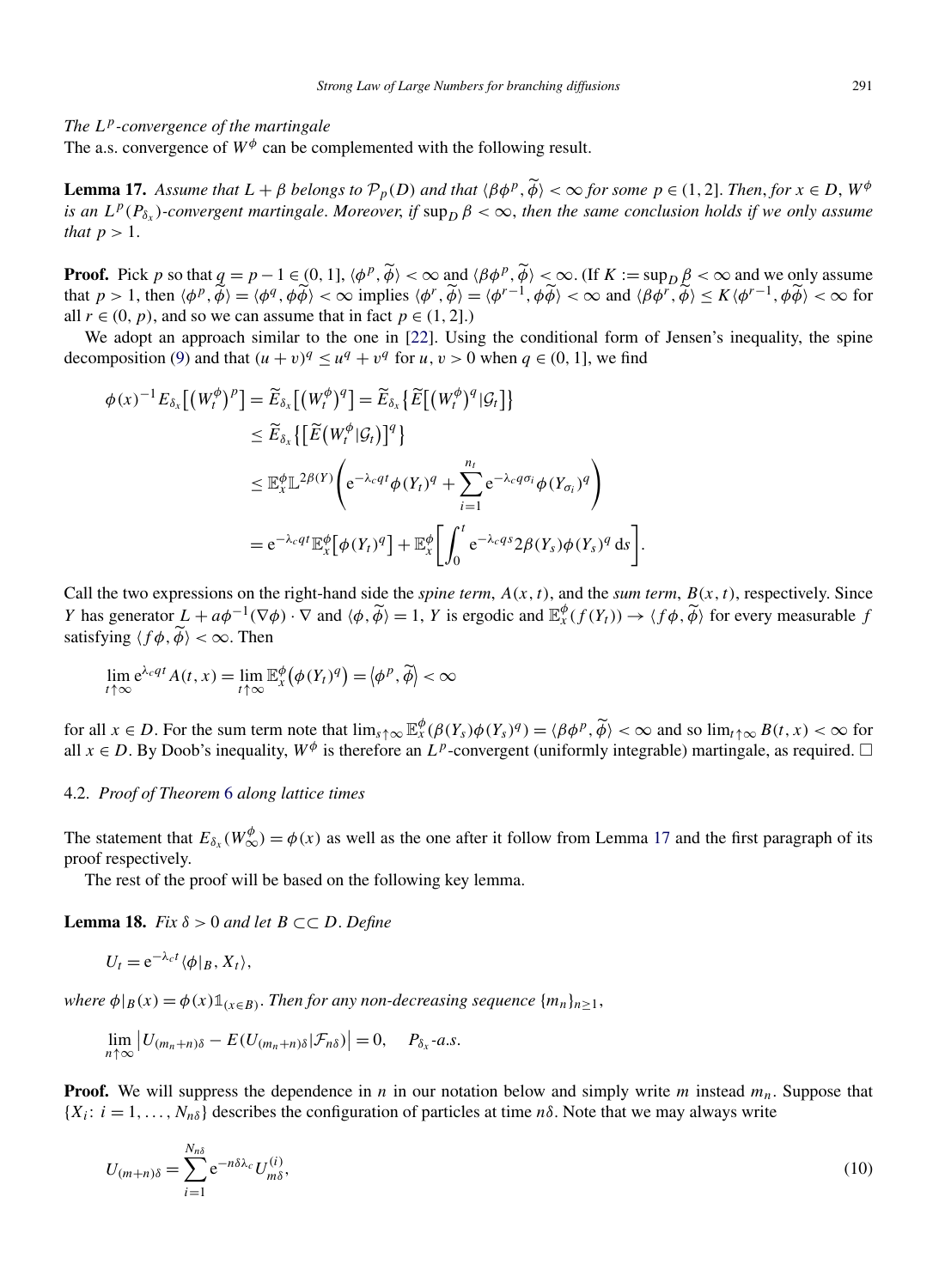<span id="page-13-0"></span>where given  $\mathcal{F}_{n\delta}$ , the collection  $\{U_{m\delta}^{(i)}: i=1,\ldots,N_{n\delta}\}\$  are mutually independent and equal in distribution to  $U_{m\delta}$ under  $P_{\delta_{X_i}}$  respectively.

By the Borel–Cantelli lemma, it is sufficient to prove that for  $x \in D$  and for all  $\varepsilon > 0$ ,

$$
\sum_{n\geq 1} P_{\delta_x}\big(\big|U_{(m+n)\delta}-E(U_{(m+n)\delta}|\mathcal{F}_{n\delta})\big|>\varepsilon\big)<\infty.
$$

To this end we first note that,

$$
P_{\delta_x}\big(\big|U_{(m+n)\delta}-E(U_{(m+n)\delta}|\mathcal{F}_{n\delta})\big|>\varepsilon\big)\leq \frac{1}{\varepsilon^p}E_{\delta_x}\big(\big|U_{(m+n)\delta}-E(U_{(m+n)\delta}|\mathcal{F}_{n\delta})\big|^p\big).
$$

Now recall the following very useful result, for example, see [\[4\]](#page-18-0) or [\[6\]](#page-18-0): if  $p \in (1, 2)$  and  $Z_i$  are independent random variables with  $E(Z_i) = 0$  (or they are martingale differences), then

$$
E\left|\sum_{i=1}^{n}Z_{i}\right|^{p}\leq 2^{p}\sum_{i=1}^{n}E|Z_{i}|^{p}.
$$
\n(11)

(This is trivially true for  $p = 2$ .) Jensen's inequality also implies that for each  $n \ge 1$ ,  $|\sum_{i=1}^{n} u_i|^p \le n^{p-1} \sum_{i=1}^{n} (|u_i|^p)$ and, in particular,  $|u + v|^p \le 2^{p-1}(|u|^p + |v|^p)$ .

Note that

$$
U_{s+t} - E(U_{s+t}|\mathcal{F}_t) = \sum_{i=1}^{N_t} e^{-\lambda_c t} (U_s^{(i)} - E(U_s^{(i)}|\mathcal{F}_t)),
$$

where conditional on  $\mathcal{F}_t$ ,  $Z_i := U_s^{(i)} - E(U_s^{(i)} | \mathcal{F}_t)$  are independent with  $E(Z_i) = 0$ . Thus, by (11) and Jensen,

$$
E(|U_{s+t} - E(U_{s+t}|\mathcal{F}_t)|^p |\mathcal{F}_t)
$$
  
\n
$$
\leq 2^p e^{-p\lambda_c t} \sum_{i=1}^{N_t} E(|U_s^{(i)} - E(U_s^{(i)}|\mathcal{F}_t)|^p |\mathcal{F}_t)
$$
  
\n
$$
\leq 2^p e^{-p\lambda_c t} \sum_{i=1}^{N_t} E(2^{p-1}(|U_s^{(i)}|^p + |E(U_s^{(i)}|\mathcal{F}_t)|^p) |\mathcal{F}_t)
$$
  
\n
$$
\leq 2^p e^{-p\lambda_c t} \sum_{i=1}^{N_t} 2^{p-1} E(|U_s^{(i)}|^p + E(|U_s^{(i)}|^p |\mathcal{F}_t) |\mathcal{F}_t)
$$
  
\n
$$
\leq 2^{2p} e^{-p\lambda_c t} \sum_{i=1}^{N_t} E(|U_s^{(i)}|^p |\mathcal{F}_t).
$$

Then, as a consequence of the previous estimate, we have that

$$
\sum_{n\geq 1} E_{\delta_x} \left( \left| U_{(m+n)\delta} - E(U_{(m+n)\delta} | \mathcal{F}_{n\delta}) \right|^p \right)
$$
  

$$
\leq 2^{2p} \sum_{n\geq 1} e^{-\lambda_c n \delta p} E_{\delta_x} \left( \sum_{i=1}^{N_{n\delta}} E_{\delta_{X_i}} \left[ (U_{m\delta})^p \right] \right).
$$
 (12)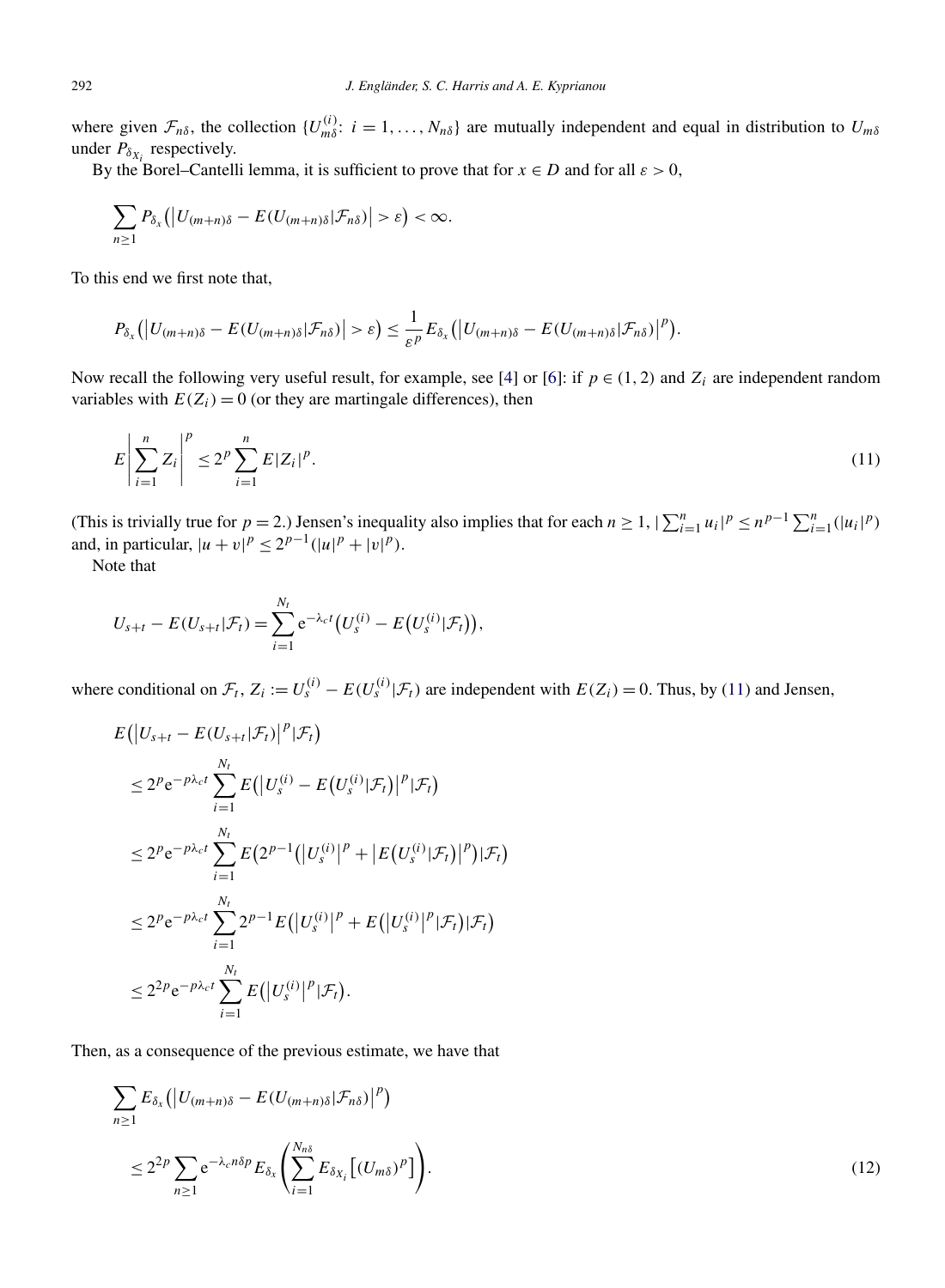Recalling the definition of the terms  $A(x, t)$  and  $B(x, t)$  from the proof of Lemma [17](#page-12-0) and trivially noting that  $U_t \leq W_t^{\phi}$ , we have

$$
\sum_{n\geq 1} E_{\delta_x} (|U_{(m+n)\delta} - E(U_{(m+n)\delta}|\mathcal{F}_{n\delta})|^p)
$$
  
\n
$$
\leq 2^{2p} \sum_{n\geq 1} e^{-\lambda_c n\delta p} E_{\delta_x} \left( \sum_{i=1}^{N_{n\delta}} E_{\delta_{X_i}} [(W_{m\delta}^{\phi})^p] \right)
$$
  
\n
$$
\leq 2^{2p} \sum_{n\geq 1} E_{\delta_x} \left( \sum_{i=1}^{N_{n\delta}} e^{-p\lambda_c n\delta} \phi(X_i) (A(X_i, m\delta) + B(X_i, m\delta)) \right)
$$
  
\n
$$
= 2^{2p} \sum_{n\geq 1} \phi(x) e^{-q\lambda_c \delta n} \mathbb{E}_x^{\phi} (A(Y_{n\delta}, m\delta) + B(Y_{n\delta}, m\delta)),
$$

where we have used the "one-particle picture" (Eq. [\(3\)](#page-3-0)) and the spine change of measure at [\(8\)](#page-10-0). Since the spine *Y* is Markovian and ergodic under  $\mathbb{P}_{x}^{\phi}$ , we know that

$$
\mathbb{E}_x^{\phi}\big[A(Y_{n\delta},m\delta)\big] = e^{-\lambda_c q m\delta} \mathbb{E}_x^{\phi}\big(\phi(Y_{(m+n)\delta})^q\big).
$$

Denoting  $m_{\infty} := \lim_{n \to \infty} m_n$ , the latter converges to  $e^{-q\lambda_c m_{\infty}\delta} \langle \phi^p, \tilde{\phi} \rangle$  (which will be zero if  $m_{\infty} = \infty$ ) as  $n \uparrow \infty$ . Recall the assumption that  $\langle \beta \phi^p, \widetilde{\phi} \rangle < \infty$ . Similarly to previously, we have that

$$
\mathbb{E}_x^{\phi}\big[B(Y_{n\delta},m\delta)\big]=2\int_0^{m\delta} e^{-\lambda_c q s}\mathbb{E}_x^{\phi}\big(\beta(Y_{s+n\delta})\phi(Y_{s+n\delta})^q\big) ds
$$

which has a finite limit equal to  $2 \int_0^{m_\infty \delta} e^{-\lambda_c q_s} \langle \beta \phi^p, \widetilde{\phi} \rangle$  ds as  $n \uparrow \infty$ . These facts are enough to conclude that the last sum remains finite to complete the Borel–Cantelli argument.  $\Box$ 

We now complete the proof of Theorem [6](#page-4-0) along lattice times. Assume that  $L + \beta \in \mathcal{P}_p^*$  for some  $p > 1$ . Recall now that  $I(B) := \int_B \phi(y) \widetilde{\phi}(y) dy < 1$  and that  $\{X_i : i = 1, ..., N_t\}$  describes the configuration of particles in the process at time  $t > 0$ . Note that, similarly to [\(10\)](#page-12-0),

$$
E(U_{t+s}|\mathcal{F}_t) = \sum_{i=1}^{N_t} e^{-\lambda_c t} \phi(X_i) p(X_i, B, s) = \sum_{i=1}^{N_t} e^{-\lambda_c (t+s)} \int_B \phi(y) q(X_i, y, s) dy
$$
  
= 
$$
\sum_{i=1}^{N_t} e^{-\lambda_c t} \phi(X_i) I(B) + \sum_{i=1}^{N_t} e^{-\lambda_c (t+s)} \int_B \phi(y) Q(X_i, y, s) dy
$$
  
= 
$$
I(B) W_t^{\phi} + \sum_{i=1}^{N_t} e^{-\lambda_c (t+s)} \int_B \phi(y) Q(X_i, y, s) dy =: I(B) W_t^{\phi} + \Theta(t, s).
$$

Let us replace now *t* by  $n\delta$  and *s* by  $m_n\delta$ , where

$$
m_n:=\zeta(a_{n\delta})/\delta,
$$

and *a*,  $\zeta$  are the functions<sup>4</sup> appearing in the definition of  $\mathcal{P}_p^*$ . (Although we do not need it yet, we note that, according to (iv) in Definition [4,](#page-3-0) one has  $m_n \leq Kn$ , where  $K > 0$  does not depend on  $\delta$ .) Then

$$
E(U_{(n+m_n)\delta}|\mathcal{F}_{n\delta})=I(B)W_{n\delta}^{\phi}+\Theta(n\delta,m_n\delta).
$$

<sup>&</sup>lt;sup>4</sup>Note that since *x*, *B* are fixed we re-iterate our earlier comment that it is not necessary to indicate the dependency of  $\zeta$  and  $\alpha$  on *B* or the dependency of *ζ* and *a* on *x*.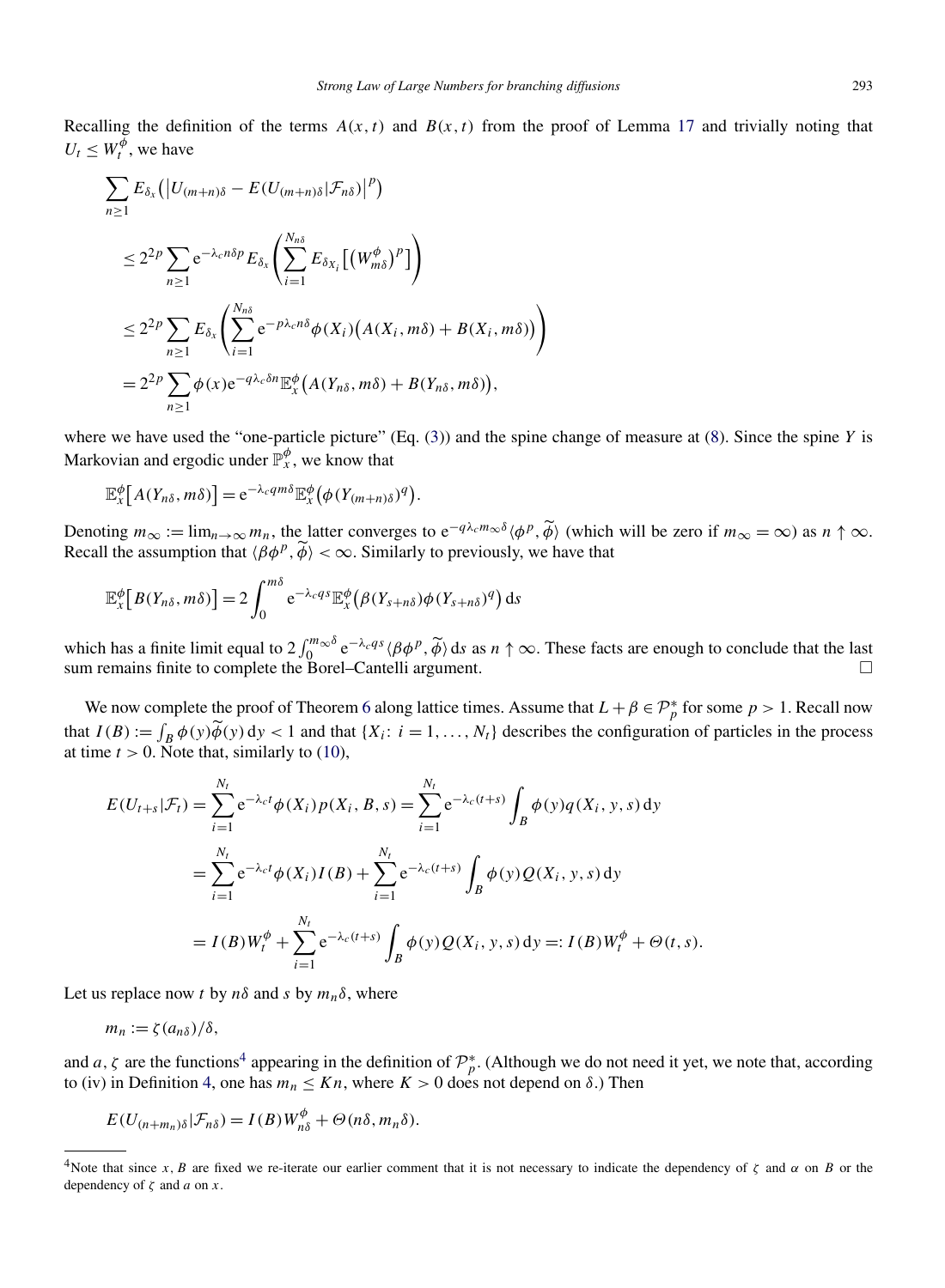Define the event

 $A_n := \left\{ \text{supp}(X_{n\delta}) \not\subset D_{a_{n\delta}} \right\}.$ 

Using the second part of Definition  $4(iv)$  $4(iv)$  along with the choice of  $m_n$  and that  $I(B) < 1$ , we have

$$
|\Theta(n\delta, m_n\delta)| \leq \sum_{i=1}^{N_{n\delta}} e^{-\lambda_c n\delta} \phi(X_i) e^{-\lambda_c m_n\delta} \alpha_{m_n\delta} + |\Theta(n\delta, m_n\delta)| \mathbb{1}_{A_n}
$$
  
=  $e^{-\lambda_c m_n\delta} \alpha_{m_n\delta} W_{n\delta}^{\phi} + |\Theta(n\delta, m_n\delta)| \mathbb{1}_{A_n}.$ 

Since, according to Definition [4\(](#page-3-0)iii),  $\lim_{n\to\infty} \mathbb{1}_{A_n} = 0$ , *P*-a.s., therefore

$$
\limsup_{n\uparrow\infty} |\Theta(n\delta,m_n\delta)| \leq \lim_{n\uparrow\infty} e^{-\lambda_c m_n\delta} \alpha_{m_n\delta} W_{n\delta}^{\phi} = 0 \quad P_{\delta_x} \text{-a.s.},
$$

and so

$$
\lim_{n \uparrow \infty} \left| E_{\delta_x} (U_{(n+m_n)\delta} | \mathcal{F}_{n\delta}) - \langle \phi |_{B}, \widetilde{\phi} \, dx \rangle W^{\phi}_{\infty} \right| = 0 \quad P_{\delta_x} \text{-a.s.}
$$
\n(13)

Since Span $\{\phi|_B, B \subset\subset D\}$  is dense in  $C_c^+$ , the result for lattice times follows by standard arguments along with Lemma [18.](#page-12-0)

## 4.3. *Replacing lattice times with continuous time*

The following lemma is enough to conclude the convergence in Theorem [6](#page-4-0) (see the remark after the lemma). It upgrades convergence along lattice times to the full sequence of times and is based on the idea to be found in Lemma 8 of [\[1\]](#page-18-0).

**Lemma 19.** Suppose that for some  $p > 1$ ,  $\langle \phi^p, \widetilde{\phi} \rangle < \infty$  and for all  $\delta > 0$  it is true that for all  $g \in C_c^+(D)$  and  $x \in D$ 

$$
\lim_{n\uparrow\infty} e^{-\lambda_c n\delta} \langle g, X_{n\delta} \rangle = \langle g, \widetilde{\phi} \rangle W^{\phi}_{\infty} \quad P_{\delta_x} \text{-} a.s.,
$$

*then the same result holds when n* $\delta$  *is replaced by t and*  $\lim_{n \uparrow \infty}$  *by*  $\lim_{t \uparrow \infty}$ *.* 

*Remark 20. Recall that we assumed that*  $\zeta(a_t) = \mathcal{O}(t)$  *as*  $t \to \infty$ *, and so referring to the previous subsection,*  $m_n =$  $\zeta(a_{n\delta})/\delta \leq Kn$  *with some*  $K > 0$  *which does not depend on*  $\delta$ . *In fact, by possibly further increasing the function a*, *we can actually take*  $\zeta(a_t) = Kt$  *and*  $m_n = Kn$ . *Then, from the previous subsection we already know that* 

$$
\lim_{n \uparrow \infty} e^{-\lambda_c (K+1) n \delta} \langle g, X_{(K+1) n \delta} \rangle = \langle g, \widetilde{\phi} \rangle W^{\phi}_{\infty} \quad P_{\delta_x} \text{-} a.s.
$$

*Thus the assumption in Lemma* 19 *is indeed satisfied* (*write*  $\delta' := \delta(K + 1)$ ).

**Proof of Lemma 19.** First suppose that  $B \subset\subset D$  and for each  $x \in D$  and  $\varepsilon > 0$ , define

$$
B^{\varepsilon}(x) = \{ y \in B : \phi(y) > (1 + \varepsilon)^{-1} \phi(x) \}.
$$

Note in particular that  $x \in B^{\varepsilon}(x)$  if and only if  $x \in B$ . Next define for each  $\delta > 0$ 

$$
\mathcal{Z}_{B}^{\delta,\varepsilon}(x) = \mathbb{1}_{\{\text{supp}(X_t) \subset B^{\varepsilon}(x) \text{ for all } t \in [0,\delta]\}},
$$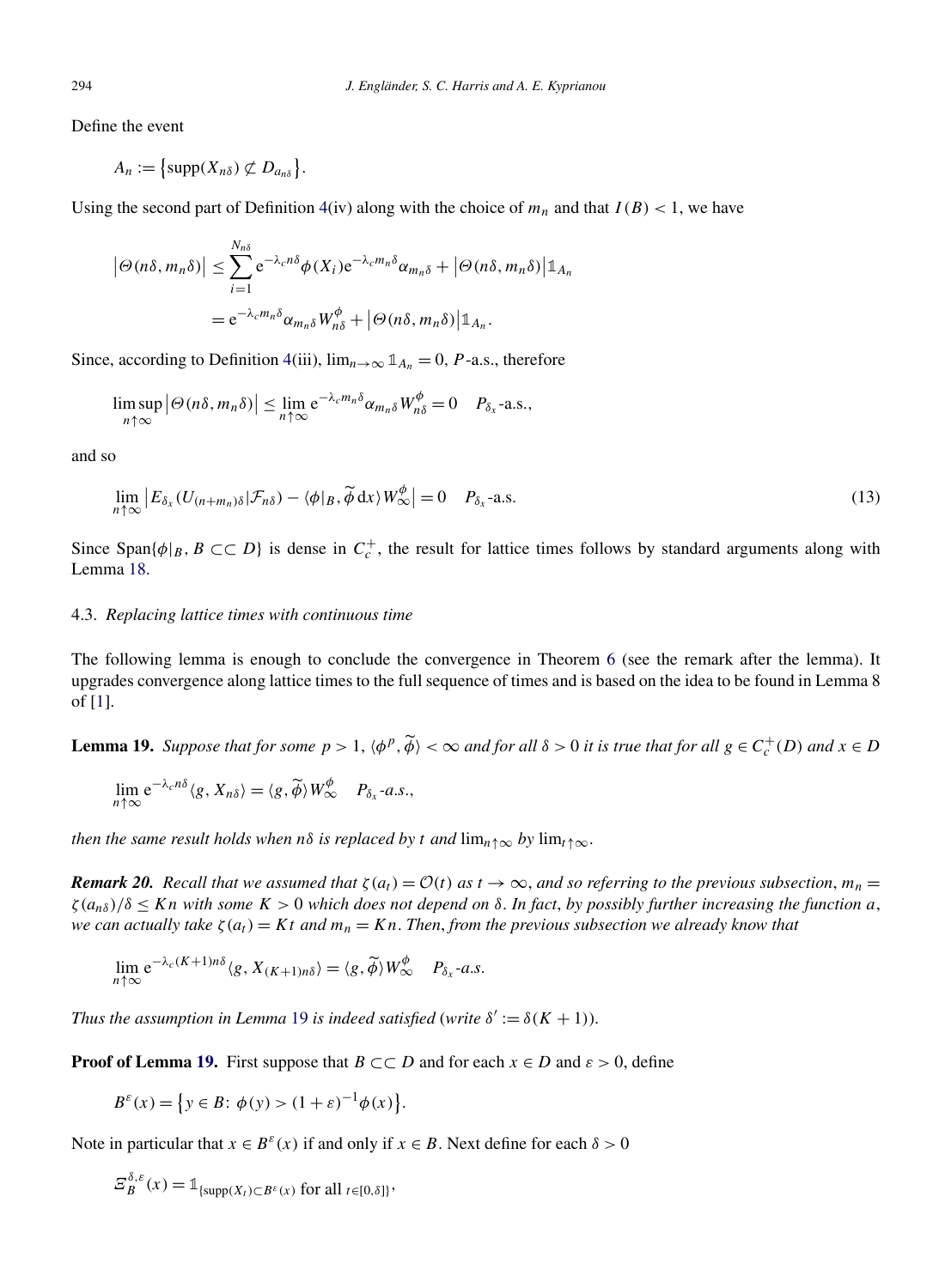where  $X_0 = x$ , and let  $\xi_B^{\delta,\varepsilon}(x) = E_{\delta_x}(\Xi_B^{\delta,\varepsilon}(x))$ . An important feature of the latter quantity in the forthcoming proof is that  $\xi_B^{\delta,\varepsilon}(x) \to \mathbb{1}_B(x)$  as  $\delta \downarrow 0$ . With this notation we now note the crucial estimate

$$
e^{-\lambda_c t} \langle \phi | B, X_t \rangle \geq \frac{e^{-\lambda_c \delta}}{(1+\varepsilon)} \sum_{i=1}^{N_{n\delta}} e^{-\lambda_c n\delta} \phi(X_i) \mathcal{E}_i \quad \text{a.s., } t \in [n\delta, (n+1)\delta],
$$

where, given  $\mathcal{F}_{n\delta}$ , the random variables  $\{\mathcal{F}_i: i = 1, ..., N_{n\delta}\}$  are independent and  $\mathcal{F}_i$  is equal in distribution to  $\mathcal{F}_{B}^{\delta,\epsilon}(x)$ with  $x = X_i$  for  $i = 1, ..., N_n$ <sup>ng</sup> respectively. Note that the sum on the right-hand side is of the form [\(10\)](#page-12-0) where now the role of  $U_{(m+n)\delta}$  is played by the right-hand side above and the role of  $U_{m\delta}^{(i)}$  is played by

$$
\phi(X_i) \varXi_i \cdot e^{-\lambda_c \delta}.
$$

Similar  $L^p$  estimates to those found in Lemma [18](#page-12-0) show us that an estimate of the type of [\(12\)](#page-13-0) is still valid in the setting here and hence

$$
\sum_{n\geq 1} E_{\delta_x} (|U_{(m+n)\delta} - E(U_{(m+n)\delta}|\mathcal{F}_{n\delta})|^p)
$$
  

$$
\leq 2^{2p} \sum_{n\geq 1} e^{-\lambda_c n\delta p} E_{\delta_x} \left( \sum_{i=1}^{N_{n\delta}} \phi(X_i)^p \xi_B^{\delta,\varepsilon}(X_i) \right).
$$

However, with  $q = p - 1$ , the right-hand side can again be upper estimated by

$$
2^{2p}\sum_{n\geq 1}\mathrm{e}^{-\lambda_c n\delta p}E_{\delta_x}\langle \phi^p, X_{n\delta}\rangle = 2^{2p}\sum_{n\geq 1}\mathrm{e}^{-\lambda_c n\delta q}\mathbb{E}_x^{\phi}\big(\phi(Y_{n\delta})^q\big) < \infty,
$$

where the equality follows by Eq. [\(3\)](#page-3-0), and the fact that the final sum is finite, follows by the ergodicity of  $\mathbb{P}_x^{\phi}$  and the assumption that  $\langle \phi^p, \widetilde{\phi} \rangle < \infty$ .

We may now appeal to the Borel–Cantelli lemma to deduce that

$$
\lim_{n \uparrow \infty} \left| \sum_{i=1}^{N_{n\delta}} e^{-\lambda_c n\delta} \phi(X_i) \mathcal{E}_i - e^{-\lambda_c n\delta} \langle \phi \xi_B^{\delta,\varepsilon}, X_{n\delta} \rangle \right| = 0
$$

 $P_{\delta_r}$ -almost surely and hence, using the fact that the Strong Law of Large Numbers has been proved already for *nδ*-sequences,

$$
\liminf_{t \uparrow \infty} e^{-\lambda_c t} \langle \phi |_{B}, X_t \rangle \geq \frac{e^{-\lambda_c \delta}}{(1+\varepsilon)} \langle \phi \xi_B^{\delta, \varepsilon}, \widetilde{\phi} \rangle W_{\infty}^{\phi}.
$$

Since  $\xi_B^{\delta,\varepsilon} \in [0,1]$ , therefore taking  $\delta \downarrow 0$ , by dominated convergence we have that  $\langle \phi \xi_B^{\delta,\varepsilon}, \widetilde{\phi} \rangle \to \langle \phi |_B, \widetilde{\phi} \rangle$  in the lower estimate above; hence subsequently taking *ε* ↓ 0 gives us

$$
\liminf_{t \uparrow \infty} e^{-\lambda_c t} \langle \phi |_{B}, X_t \rangle \geq \langle \phi |_{B}, \widetilde{\phi} \rangle W_{\infty}^{\phi}.
$$

Recall that this estimate was computed for the case that  $B \subset\subset D$ . Suppose now that  $B \subseteq D$  (not necessarily  $\bigcup_{n\geq 1} B_n = B$ . We may then note that for each  $n \geq 1$ bounded). Then there exists an increasing sequence of compactly embedded domains in *B*, say { $B_n$ :  $n \ge 1$ }, such that

$$
\liminf_{t \uparrow \infty} e^{-\lambda_c t} \langle \phi |_{B}, X_t \rangle \geq \liminf_{t \uparrow \infty} e^{-\lambda_c t} \langle \phi |_{B_n}, X_t \rangle \geq \langle \phi |_{B_n}, \widetilde{\phi} \rangle W_{\infty}^{\phi},
$$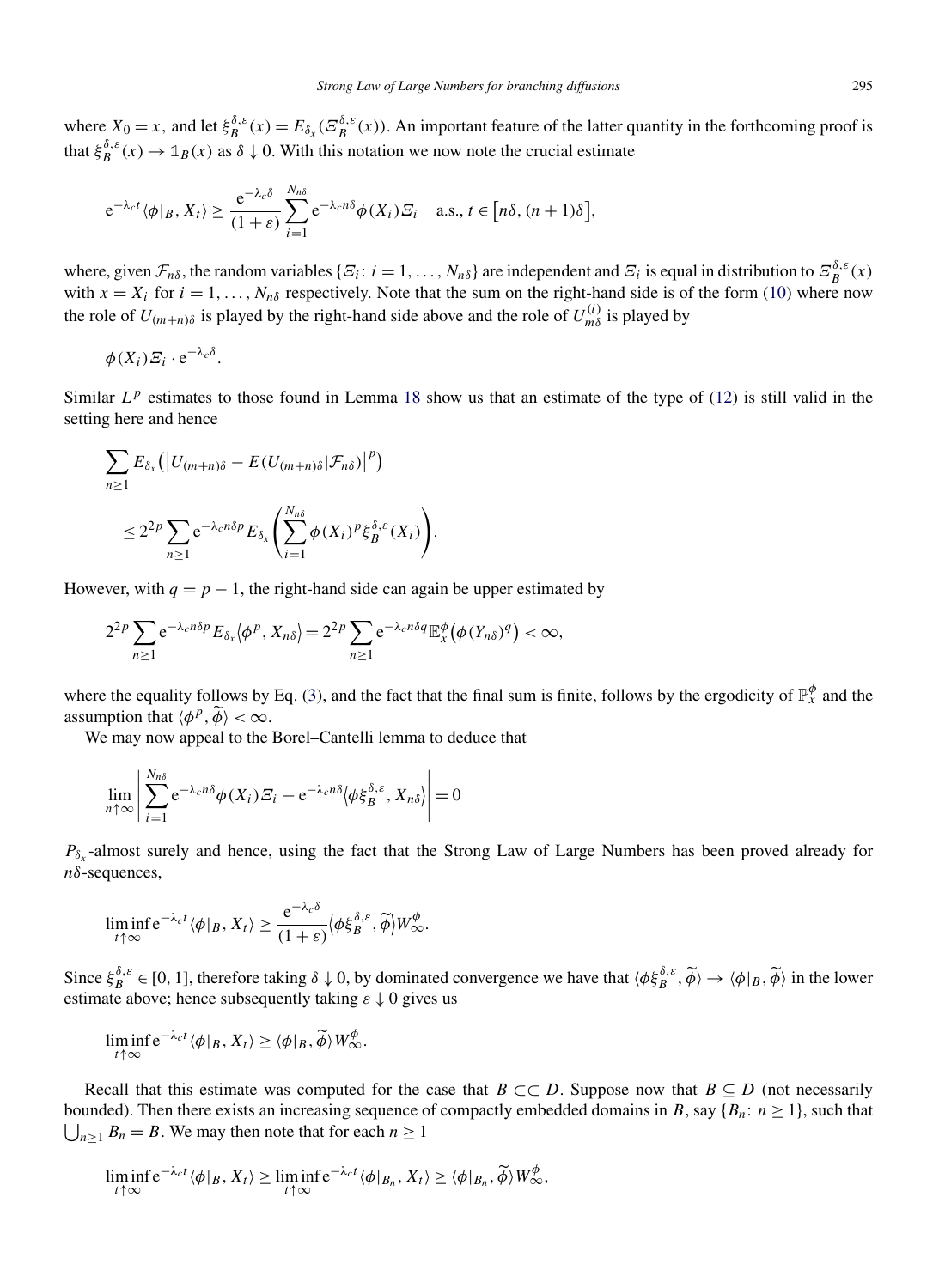and hence, as *n* is arbitrary,

$$
\liminf_{t \uparrow \infty} e^{-\lambda_c t} \langle \phi |_{B}, X_t \rangle \geq \langle \phi |_{B}, \widetilde{\phi} \rangle W^{\phi}_{\infty}, \quad P_{\delta_x} \text{-a.s.}
$$

Now that we have a tight lower estimate for the liminf for arbitrary Borel  $B \subseteq D$ , we shall look at the limsup, also for arbitrary Borel  $B \subseteq D$ . Using the normalization  $\langle \phi, \phi \rangle = 1$ , one has

$$
\limsup_{t \uparrow \infty} e^{-\lambda_c t} \langle \phi |_{B} , X_t \rangle = W_{\infty}^{\phi} - \liminf_{t \uparrow \infty} e^{-\lambda_c t} \langle \phi |_{D \setminus B} , X_t \rangle \le \langle \phi |_{B} , \widetilde{\phi} \rangle W_{\infty}^{\phi}, \quad P_{\delta_x} \text{-a.s.}
$$

This, together with the liminf result, yields

$$
\lim_{t\uparrow\infty} e^{-\lambda_c t} \langle \phi|_B, X_t \rangle = \langle \phi|_B, \widetilde{\phi} \rangle W^{\phi}_{\infty}, \quad P_{\delta_x} \text{-a.s.}
$$

Then, just like for lattice times, a straightforward measure theoretical consideration shows that  $\phi|_B$  can be replaced by an arbitrary test function  $g \in C_c^+(D)$ , completing the proof.  $\Box$ 

# 4.4. *Proof of Theorem* [7](#page-4-0)

**Proof.** The last part of the theorem is merely a consequence of the second paragraph of the proof of Lemma [17.](#page-12-0) For any  $g \in C_c^+(D)$  define for each  $x \in D$  the function  $h_s(x) = \mathbb{E}_x^{\phi}[g(Y_s)]$ , and note that, uniformly in *x* and *s*, the function  $h_s(x)$  is bounded. Now define  $U_t[g] = e^{-\lambda_c t} \langle g\phi, X_t \rangle$  and observe that, just as in Theorem [6,](#page-4-0) one has

$$
U_{t+s}[g] = \sum_{i=1}^{N_t} e^{-\lambda_c t} U_s^{(i)}[g],
$$

where by  $(3)$ ,

$$
E(U_s^{(i)}[g]|\mathcal{F}_t) = \phi(X_i(t))h_s(X_i(t)).
$$

Next, note from the Markov property at *t* and the proof<sup>5</sup> of Theorem [6](#page-4-0) (along lattice times) that for fixed *s* and  $x \in D$ ,

$$
\lim_{t\uparrow\infty}\mathbb{E}_{\delta_x}\big(\big|U_{t+s}[g]-E\big(U_{t+s}[g]|\mathcal{F}_t\big)\big|^p\big)=0
$$

and hence by the monotonicity of norms

$$
\lim_{t \uparrow \infty} \mathbb{E}_{\delta_x}(|U_{t+s}[g] - E(U_{t+s}[g]|\mathcal{F}_t)|) = 0. \tag{14}
$$

Next, making use of the one particle picture in Eq. [\(3\)](#page-3-0) and the spine change of measure in [\(8\)](#page-10-0), we have that

$$
E_{\delta_x} | E(U_{t+s}[g] | \mathcal{F}_t) - \langle \phi g, \widetilde{\phi} \rangle W_t^{\phi}|
$$
  
\n
$$
\leq E_{\delta_x} \left( \sum_{i=1}^{N_t} e^{-\lambda_c t} \phi(X_i(t)) | h_s(X_i(t)) - \langle \phi g, \widetilde{\phi} \rangle | \right)
$$
  
\n
$$
= \phi(x) \mathbb{E}_x^{\phi} | h_s(Y_t) - \langle \phi g, \widetilde{\phi} \rangle |.
$$

Hence taking limits as  $t \uparrow \infty$ , and using ergodicity of the spine as well as the uniform boundedness of  $h_s(x)$ , we have

$$
\lim_{t\uparrow\infty}E_{\delta_x}\big|E\big(U_{t+s}[g]|\mathcal{F}_t\big)-\langle\phi g,\widetilde{\phi}\rangle W_t^{\phi}\big|\leq\phi(x)\big\|\bigh_s-\langle\phi g,\widetilde{\phi}\rangle\big\|,\phi\widetilde{\phi}\big\|.
$$

<span id="page-17-0"></span>

<sup>&</sup>lt;sup>5</sup>Note that even though  $U_t$  is defined differently, we still have martingale differences and the key upper estimate of  $U_t \le \text{const} \cdot W_t^{\phi}$  still holds.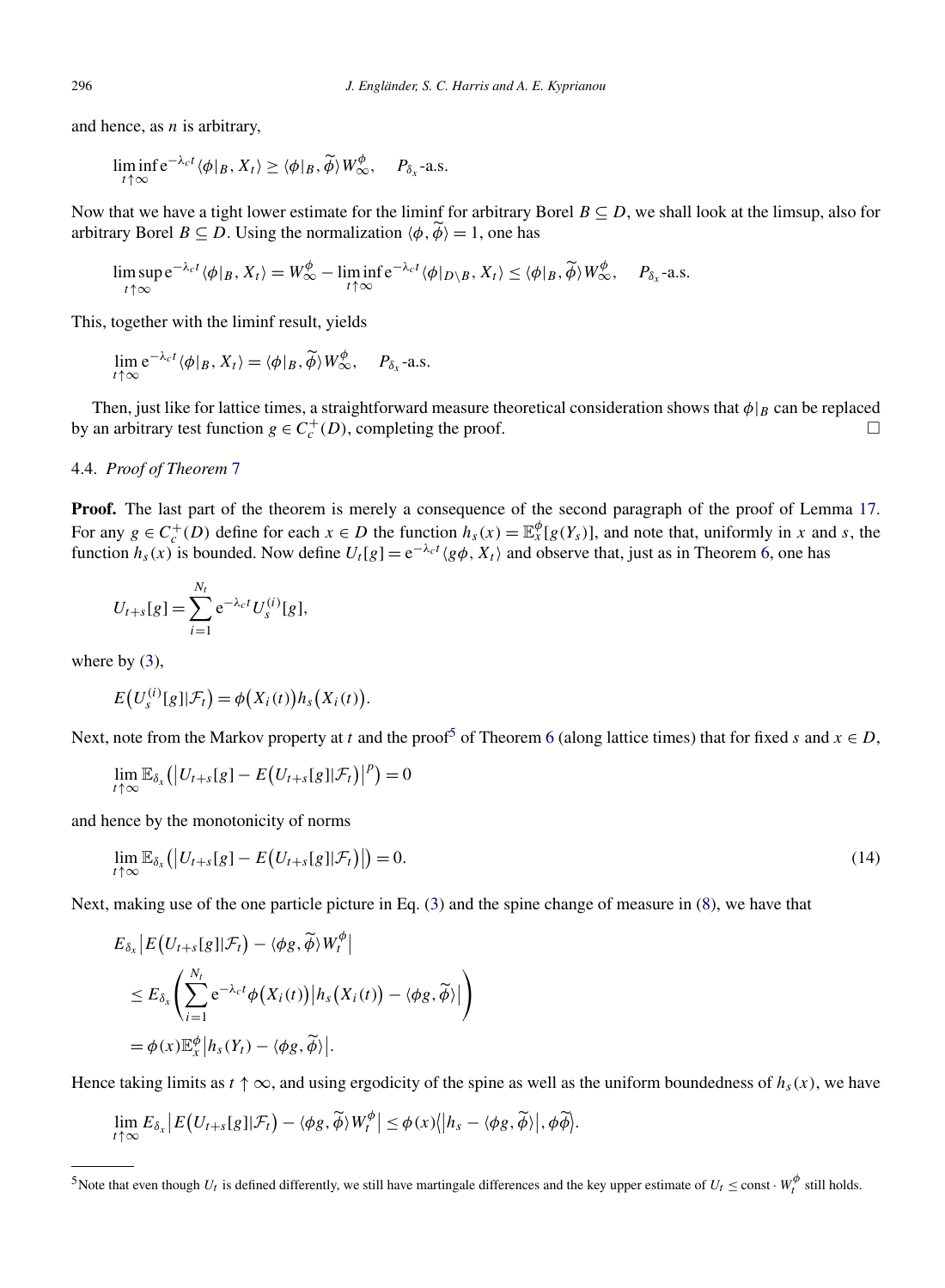<span id="page-18-0"></span>Finally, noting that  $\lim_{s \uparrow \infty} h_s(x) = \langle \phi g, \phi \rangle$  and that the  $h_s(x)$  is uniformly bounded, we have by dominated convergence that

$$
\lim_{s \uparrow \infty} \lim_{t \uparrow \infty} E_{\delta_x} \left| E(U_{t+s}[g] | \mathcal{F}_t) - \langle \phi g, \widetilde{\phi} \rangle W_t^{\phi} \right| \leq \phi(x) \Big\langle \lim_{s \uparrow \infty} \left| h_s - \langle \phi g, \widetilde{\phi} \rangle \right|, \phi \widetilde{\phi} \Big\rangle = 0. \tag{15}
$$

Now recall from Lemma [17](#page-12-0) that the martingale  $W^{\phi}$  converges in the  $L^{p}$  norm and hence

$$
\lim_{t \uparrow \infty} \mathbb{E}_{\delta_x} \left( \left| W_t^{\phi} - W_\infty^{\phi} \right| \right) = 0. \tag{16}
$$

The proof is completed by a simple application of the triangle inequality together with [\(14\)](#page-17-0)–(16) and taking  $g = \kappa/\phi$ for any  $\kappa \in C_c^+(D)$ .  $\int_{c}^{+}(D).$ 

#### **Acknowledgments**

This research has been completed during the first author's visit to Bath and was funded by an EPSRC grant (EP/E05448X/1). The generous support of EPSRC is gratefully acknowledged. The first author also expresses his thanks to the University of Bath for the hospitality during his stay.

The authors owe many thanks to Z.-Q. Chen for his valuable comments on the manuscript. Having read the manuscript of this paper, he has outlined for us a possible way to extend the methods of this paper and that of [8], in order to include a richer class in the symmetric case. In a planned future joint project, the authors of [8] and of this article will make an attempt to unify the methodologies.

Finally, we are grateful to an anonymous referee for his/her close reading of the manuscript.

#### **References**

- [1] S. Asmussen and H. Hering. Strong limit theorems for general supercritical branching processes with applications to branching diffusions. *Z. Wahrsch. Verw. Gebiete* **36** (1976) 195–212. [MR0420889](http://www.ams.org/mathscinet-getitem?mr=0420889)
- [2] S. Asmussen and H. Hering. Strong limit theorems for supercritical immigration-branching processes. *Math. Scand.* **39** (1977) 327–342. [MR0438498](http://www.ams.org/mathscinet-getitem?mr=0438498)
- [3] K. Athreya. Change of measures for Markov chains and the LlogL theorem for branching processes. *Bernoulli* **6** (2000) 323–338. [MR1748724](http://www.ams.org/mathscinet-getitem?mr=1748724)
- [4] J. Biggins. Uniform convergence in the branching random walk. *Ann. Probab.* **20** (1992) 137–151. [MR1143415](http://www.ams.org/mathscinet-getitem?mr=1143415)
- [5] J. D. Biggins and A. E. Kyprianou. Measure change in multitype branching. *Adv. in Appl. Probab.* **36** (2004) 544–581. [MR2058149](http://www.ams.org/mathscinet-getitem?mr=2058149)
- [6] A. Champneys, S. C. Harris, J. Toland, J. Warren and D. Williams. Algebra, analysis and probability for a coupled system of reaction-diffusion equations. *Philos. Trans. R. Soc. Lond. Ser. A* **350** (1995) 69–112. [MR1325205](http://www.ams.org/mathscinet-getitem?mr=1325205)
- [7] B. Chauvin and A. Rouault. KPP equation and supercritical branching Brownian motion in the subcritical speed area. Application to spatial trees. *Probab. Theory Related Fields* **80** (1988) 299–314. [MR0968823](http://www.ams.org/mathscinet-getitem?mr=0968823)
- [8] Z.-Q. Chen and Y. Shiozawa. Limit theorems for branching Markov processes. *J. Funct. Anal.* **250** (2007) 374–399. [MR2352485](http://www.ams.org/mathscinet-getitem?mr=2352485)
- [9] Z.-Q. Chen, Y. Ren and H. Wang. An almost sure scaling limit theorem for Dawson–Watanabe superprocesses *J. Funct. Anal.* **254** (2008) 1988–2019. [MR2397881](http://www.ams.org/mathscinet-getitem?mr=2397881)
- [10] D. A. Dawson. Measure-valued Markov processes. In *Ecole d'Eté Probabilités de Saint Flour XXI* 1–260. *Lecture Notes in Math.* **1541**. Springer, Berlin, 1993. [MR1242575](http://www.ams.org/mathscinet-getitem?mr=1242575)
- [11] E. B. Dynkin. *An Introduction to Branching Measure-Valued Processes*. *CRM Monograph Series* **6**. Amer. Math. Soc., Providence, RI, 1994. [MR1280712](http://www.ams.org/mathscinet-getitem?mr=1280712)
- [12] J. Engländer. Branching diffusions, superdiffusions and random media. *Probab. Surv.* **4** (2007) 303–364. [MR2368953](http://www.ams.org/mathscinet-getitem?mr=2368953)
- [13] J. Engländer. Law of large numbers for superdiffusions: The non-ergodic case. *Ann. Inst. H. Poincare Probab. Statist.* **45** (2009) 1–6.
- [14] J. Engländer and A. Kyprianou. Local extinction versus local exponential growth for spatial branching processes. *Ann. Probab.* **32** (2003) 78–99. [MR2040776](http://www.ams.org/mathscinet-getitem?mr=2040776)
- [15] J. Engländer and R. Pinsky. On the construction and support properties of measure-valued diffusions on *D* ⊆ *R<sup>d</sup>* with spatially dependent branching. *Ann. Probab.* **27** (1999) 684–730. [MR1698955](http://www.ams.org/mathscinet-getitem?mr=1698955)
- [16] J. Engländer and D. Turaev. A scaling limit theorem for a class of superdiffusions. *Ann. Probab.* **30** (2002) 683–722. [MR1905855](http://www.ams.org/mathscinet-getitem?mr=1905855)
- [17] J. Engländer and A. Winter. Law of large numbers for a class of superdiffusions. *Ann. Inst. H. Poincare Probab. Statist.* **42** (2006) 171–185. [MR2199796](http://www.ams.org/mathscinet-getitem?mr=2199796)
- [18] A. Etheridge. *An Introduction to Superprocesses*. *University Lecture Series* **20**. Amer. Math. Soc., Providence, RI, 2000. [MR1779100](http://www.ams.org/mathscinet-getitem?mr=1779100)
- [19] S. N. Evans. Two representations of a superprocess. *Proc. Roy. Soc. Edinburgh Sect. A* **123** (1993) 959–971. [MR1249698](http://www.ams.org/mathscinet-getitem?mr=1249698)
- [20] Y. Git, J. W. Harris and S. C. Harris. Exponential growth rates in a typed branching diffusion. *Ann. Appl. Probab.* **17** (2007) 609–653. [MR2308337](http://www.ams.org/mathscinet-getitem?mr=2308337)